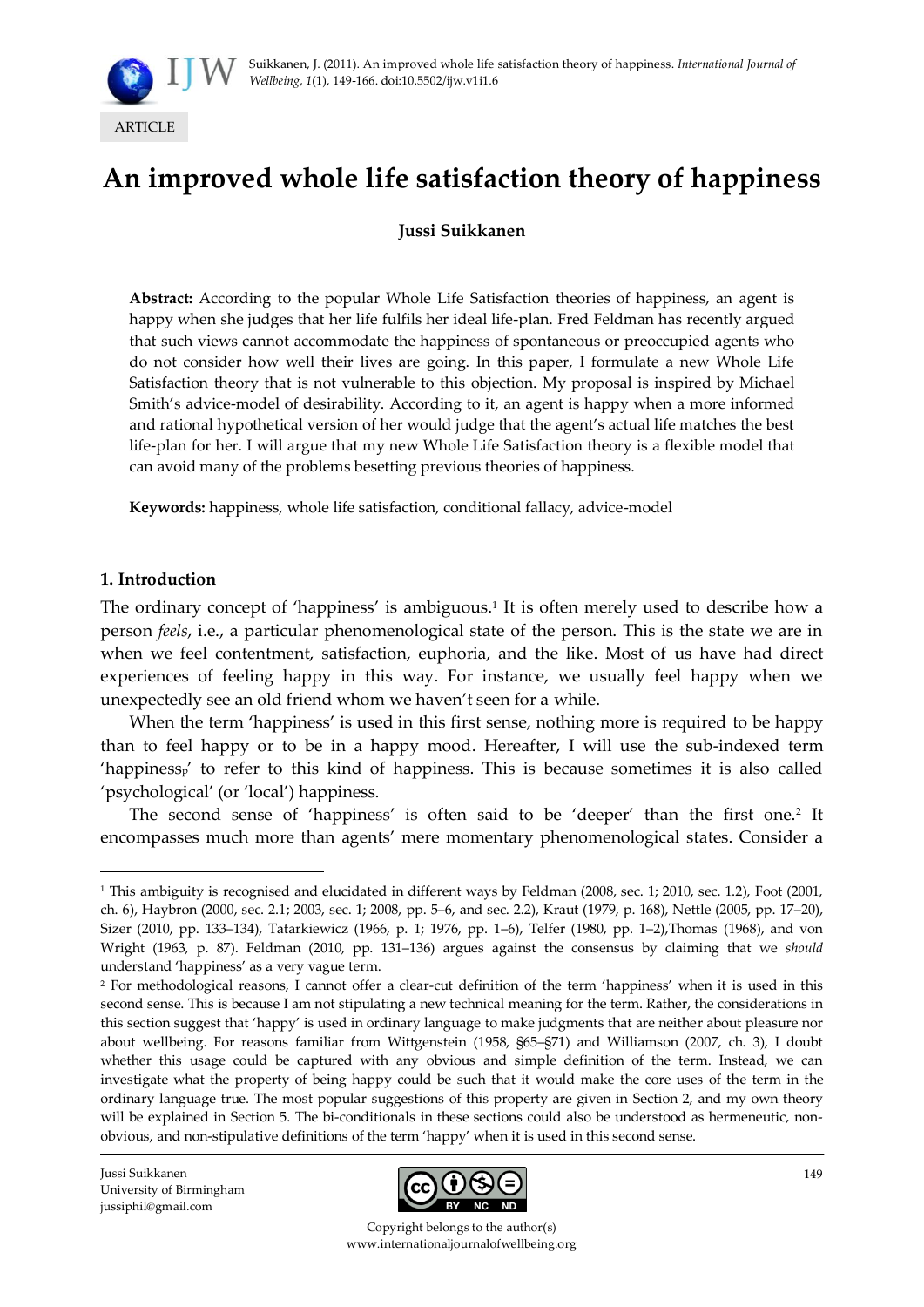

1

case in which a person uses drugs in order to feel euphoric. In such cases, we might hesitate to say that this person becomes genuinely happy even if she feels happy as a result (Sizer, 2010, p. 137, and p. 139). Happiness in this second sense seems to thus require more than merely experiencing (perhaps fleeting) sensations of happinessp.

We typically use the term 'happiness' in this second way when we assess a longer period of an agent's life. For instance, when we talk about a person having been happy in the 1990s, we do not mean just that the person had many euphoric experiences during that decade.<sup>3</sup> In fact, some people may *feel* miserable for much of the happy periods of their lives (Feldman, 2002, sec. 4). For instance, consider the life of an Olympic athlete who undergoes a gruelling fouryear training regime in order to prepare for the next games. Whatever the outcome of the Olympics is for the athlete, it is conceivable that she later thinks of this period in her life as a happy one. After all, she was able to focus wholeheartedly on what she wanted. Hereafter, I will use the term 'happiness<sub>g</sub>' to refer to happiness used in this second sense. This is because sometimes this sense of happiness is called 'global happiness'.

In addition, some philosophers use the term 'happiness' in a third sense (Feldman, 2008, p. 219). When they talk about the happiness of an agent, all they mean is that the agent is living a good life. Furthermore, they understand a life to be a good life when it has a high level of wellbeing (or a lot of 'prudential value'). I will use the sub-indexed expression 'happiness<sub>w</sub>' for this third use of the term 'happiness'. It is also sometimes called 'eudaimonic happiness' or 'prudential happiness'.<sup>4</sup>

I will assume hereafter that this third sense of 'happiness' is distinct from the other two senses of the term. It seems conceivable that a person's life can be happy in the other two senses even if her life lacks the normal constituents of wellbeing.<sup>5</sup> For instance, it is often thought that, the further we go back in history, the lower the level of general wellbeing was. Despite this, it is reasonable to think that people were not necessarily less happy<sub>p</sub>, or even less happy<sub>g</sub>.

So, to summarise, it seems like being happy<sup>g</sup> requires more than just *feeling* happy (i.e., being happy<sub>p</sub>). Yet, it does not seem to necessarily require as much as living a life with a high level of wellbeing (i.e., being happyw). My main goal is then to consider what *is* required for happiness<sub>g</sub>. What could the middle ground between happiness<sub>p</sub> and happiness<sub>w</sub> be? What constitutes being happy in that sense?

I will begin by introducing, in Section 2, different versions of the most popular theory of happiness<sub>g</sub> – the Whole Life Satisfaction theory.<sup>6</sup> Section 3 will then explain Fred Feldman's recent counter-examples to all the different versions of that theory (Feldman, 2008; Feldman, 2010, ch. 5). Section 3 also argues that these cases are based on the so-called conditional fallacy, which is a typical flaw in philosophical theories based on subjunctive conditionals. Section 4 will then look at how the conditional fallacy has been solved by Michael Smith in the context of theories of desirability, which have often been based on subjunctive conditionals (Smith, 1995, sec.1). By using Smith's 'advice-model', I will then construct, in Section 5, a Whole Life Satisfaction theory with a new and improved structure. I will argue that the resulting theories

<sup>3</sup> Philippa Foot (2001, p. 85) claims that this is what Wittgenstein meant on his death-bed, when he said that he had had a wonderful life.

<sup>4</sup> Foot (2001, ch. 6), Murphy (2008), and Taylor (2002) are some of the philosophers who use 'happiness' in this sense.

<sup>&</sup>lt;sup>5</sup> However, Crisp (2006, ch. 4) argues that happiness<sub>w</sub> consists of instances of happiness<sub>p</sub>.

<sup>6</sup> In different forms, these views has been defended, for example, by Benditt (1974), Brandt (1967), Kekes (1982), Kraut (1979), Montague (1966), Nozick (1989), Sumner (1996, pp. 145–146), Tatarkiewicz (1966), Telfer (1980, pp. 8–9), Thomas (1968), and von Wright (1963, pp. 98–99). Whole Life Satisfaction models are also often used in empirical research (see, for instance, Veenhoven (1984)).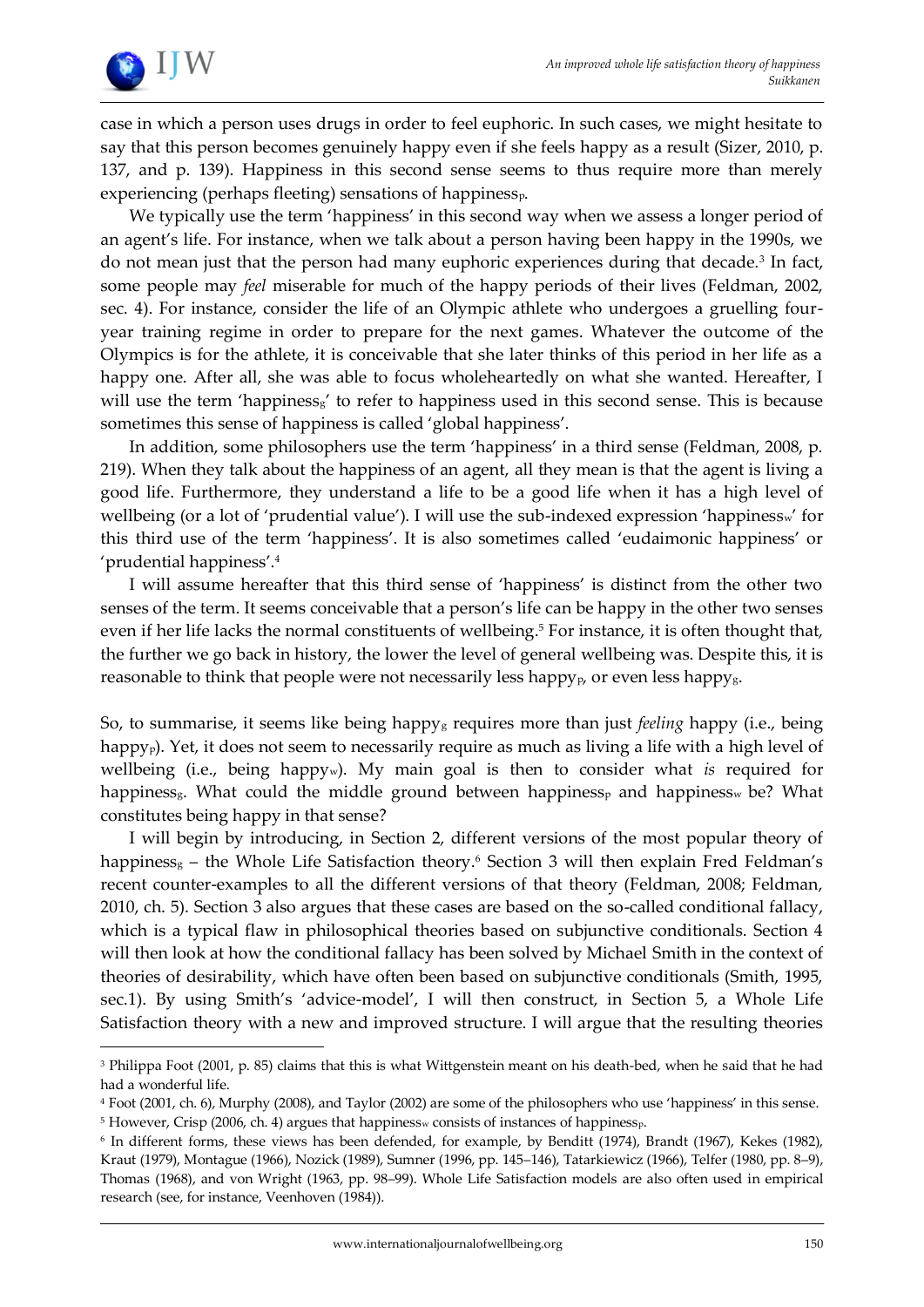

of happiness with the 'advice-structure' will be able to avoid Feldman's objections to the Whole Life Satisfaction theories. Finally, Section 6 will discuss some of the advantages of the resulting view and respond to some of the objections to it.

# **2. Whole Life Satisfaction theories of happiness**

So, why is being happy during a longer period of time neither a matter of just feeling happy nor of merely living a life with a high level of objective wellbeing? According to the most popular theory of happinessg, this is because at the heart of happiness lies the agent's own conception of how her life is going.

The idea is that everyone has a set of goals. Even if some of these goals change at different stages of our life, they still tend to be fairly stable. In the past and the present, we have either achieved some of our goals, or we would have wanted to have done so.<sup>7</sup> And, the rest of our goals we will want to achieve in the future. The plans that lead to satisfying as many of these goals as possible during the different stages of our lives can be said to constitute our 'ideal lifeplans'.

We also typically have some conception of what has happened to us in our lives, and we have some beliefs about what will happen to us in the future. In this situation, we can make judgments about whether our lives match up with our ideal life-plan. These judgments form the essence of Whole Life Satisfaction theories.

Even though it is possible to formulate many different versions of the Whole Life Satisfaction theory from the previous core idea, I will focus here on the three main alternatives. They all develop, in slightly different ways, the platitudinous idea that a person is happy when she is satisfied with her life.

# *2.1 Cognitive Whole Life Satisfaction theories*<sup>8</sup>

1

A simple version of a Cognitive Whole Life Satisfaction (CWLS) theory might claim that a person, S, is happyg to degree n at time t if and only if: $9$ 

- 1) There is a certain life that S has lived up to t,
- 2) at t, S has an ideal life-plan for her life,
- 3) at t, S has a moderately detailed conception of how her life has transpired so far, and
- 4) at t, S judges that her actual life so far matches her ideal life-plan to degree n.

According to this proposal, being happy<sub>g</sub> consists of being in a cognitive state that represents how well an agent's actual life matches up to her life-plan. As a result, according to CWLS, she cannot be happy without actually believing that her life satisfies her ideal life-plan.

Accounts like CWLS may seem at least somewhat plausible. I have a conception of what an ideal life for me would be like. On the basis of this conception, I am able to formulate a life-plan which might consist of having a safe childhood, getting a good education, having friends and a family, having a meaningful career, and so on. If I also believe that so far my life, by and large, fits this plan, then it seems reasonable to believe that I am happy.

<sup>7</sup> It is worth pointing out that many of these goals are to engage in a variety of activities rather than to bring about some end-state. Because of this, the resulting life-plans might be more a matter of living in certain ways rather than accomplishing certain feats.

<sup>8</sup> Versions of this view have been defended by Kekes (1982), Thomas (1968, pp. 104–108), and von Wright (1963, pp. 98–99).

<sup>9</sup> The formulations of all of the theories in this article are based on Feldman (2008; 2010, ch. 5).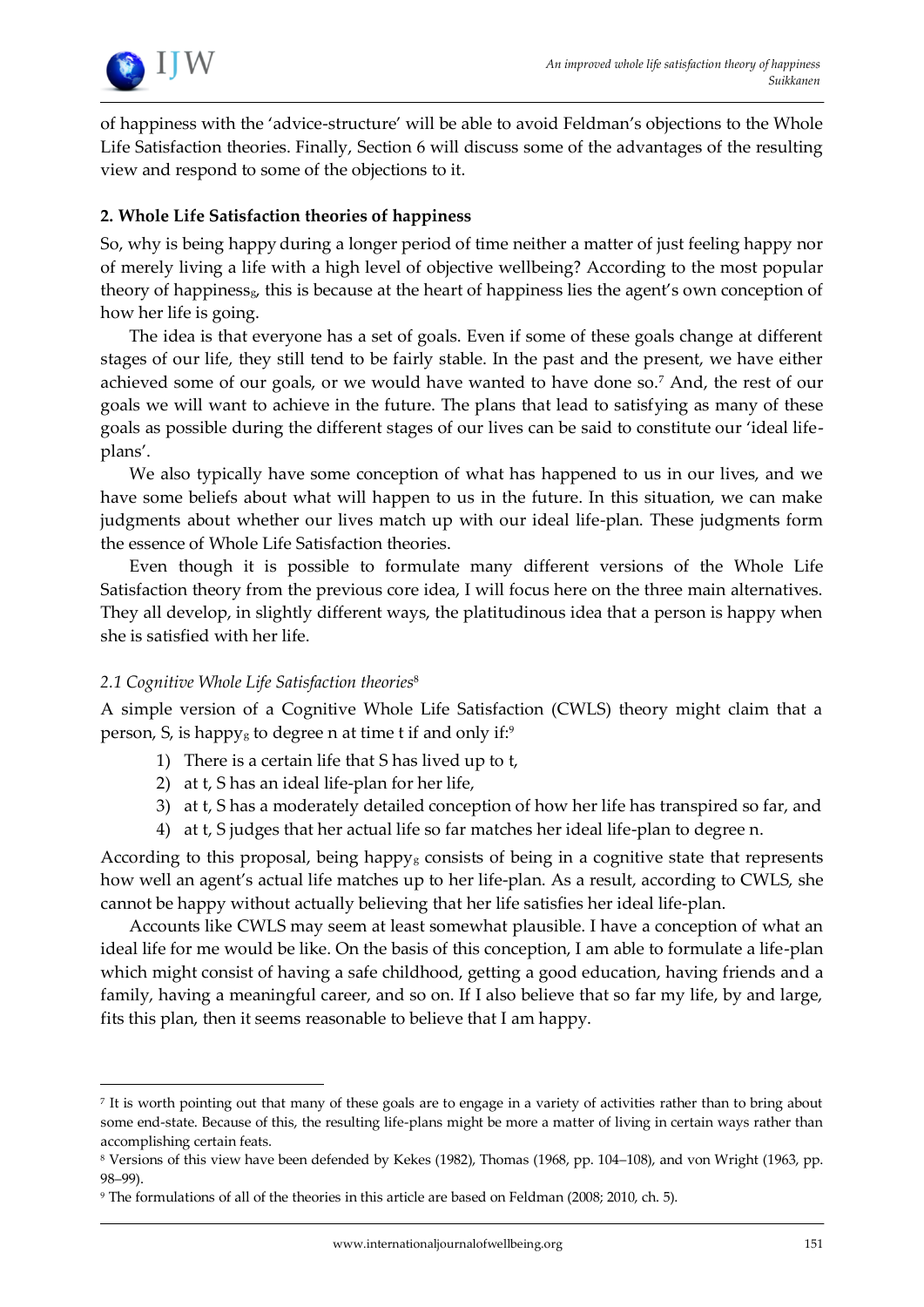

CWLS also has another advantage (Feldman, 2008, sec. 4; Feldman, 2010, sec. 5.4). We can create many different versions of this simple view. Each one of them will classify agents as happy in slightly different ways. We can change how complete the agent's life-plan must be, how accurate a conception she must have about her actual life, whether all aspects of her life must fit the plan or only the most important ones, whether the judgment in clause 4 must be about her whole life or a part of it, and so on. By changing these aspects of the theory, we can seek a reflective equilibrium between CWLS and our intuitive judgments about which agents are happy.

# *2.2 Affective Whole Life Satisfaction theories*

According to some philosophers, CWLS cannot be the true theory of happiness, because it would make happiness too intellectual, i.e. merely a matter of having certain beliefs. <sup>10</sup> They argue that whether an agent *feels* pleased by how she lives is more important than any beliefs could ever be. Hence, according to the views based on this idea, happiness is a specific kind of positive affective state based on an agent's conception of her life. This causal origin of the relevant feeling of contentment is then taken to distinguish happiness<sub>g</sub> from the mere feelings of happinessp.

It is worth emphasising that, according to these views, the relevant affective state must at least result from the agent's implicit and vague assessment of how well her life is going overall. However, on these views, the prior cognitive judgments that must prompt her to have the relevant positive attitudes are not themselves constituents of her happiness<sub>g</sub>.

I will call views of this kind Affective Whole Life Satisfaction (AWLS) theories.<sup>11</sup> One formulation of such a view might claim that a person,  $S$ , is happy<sub>g</sub> to degree n at time t if and only if:

- 1) There is a certain life that S has lived up until t, and
- 2) at t, S takes pleasure of degree n in the fact that she has lived that life so far.

# *2.3 Hybrid Whole Life Satisfaction theories*

<u>.</u>

Finally, some hold hybrid views, according to which happiness<sub>g</sub> requires both a cognitive judgment of how an agent's life matches up to her life-plan *and* a positive affective state based on that judgment.<sup>12</sup> A Hybrid Whole Life Satisfaction (HWLS) view might claim that a person, S, is happy<sub>g</sub> to degree  $n = f(p, q)$  at time t if and only if:

- 1) There is a certain life that S has lived up to t,
- 2) at t, S has an ideal life-plan for her life,
- 3) at t, S has a moderately detailed conception of how her life has transpired so far,
- 4) at t, S judges that her actual life matches her ideal life-plan to degree p, and
- 5) at t, S takes pleasure of degree q in her judgment that her life measures up to her life-plan to the degree p.

Thus, according to HWLS, the degree of an agent's happiness<sub>g</sub> (expressed by 'n') is a function of two variables (' $f(p, q)$ '): the degree to which she believes that her life matches her life-plan  $'p'$ ), and the strength of the positive attitude that results from that belief  $'q'$ ). And, again, we could further specify different versions of HWLS by changing its variables in various ways.

<sup>&</sup>lt;sup>10</sup> This objection is explained by Haybron (2007, sec. 2; 2008, pp. 14-16).

<sup>11</sup> Different versions of this view have been defended by Tatarkiewicz (1966), Telfer (1980, pp. 8–9), and perhaps Montague (1966, p. 96). See also Haybron (2008, p. 82).

<sup>12</sup> Views of this type have been defended by, for instance, Brandt (1967, pp. 413–414), and Sumner (1996, p. 145).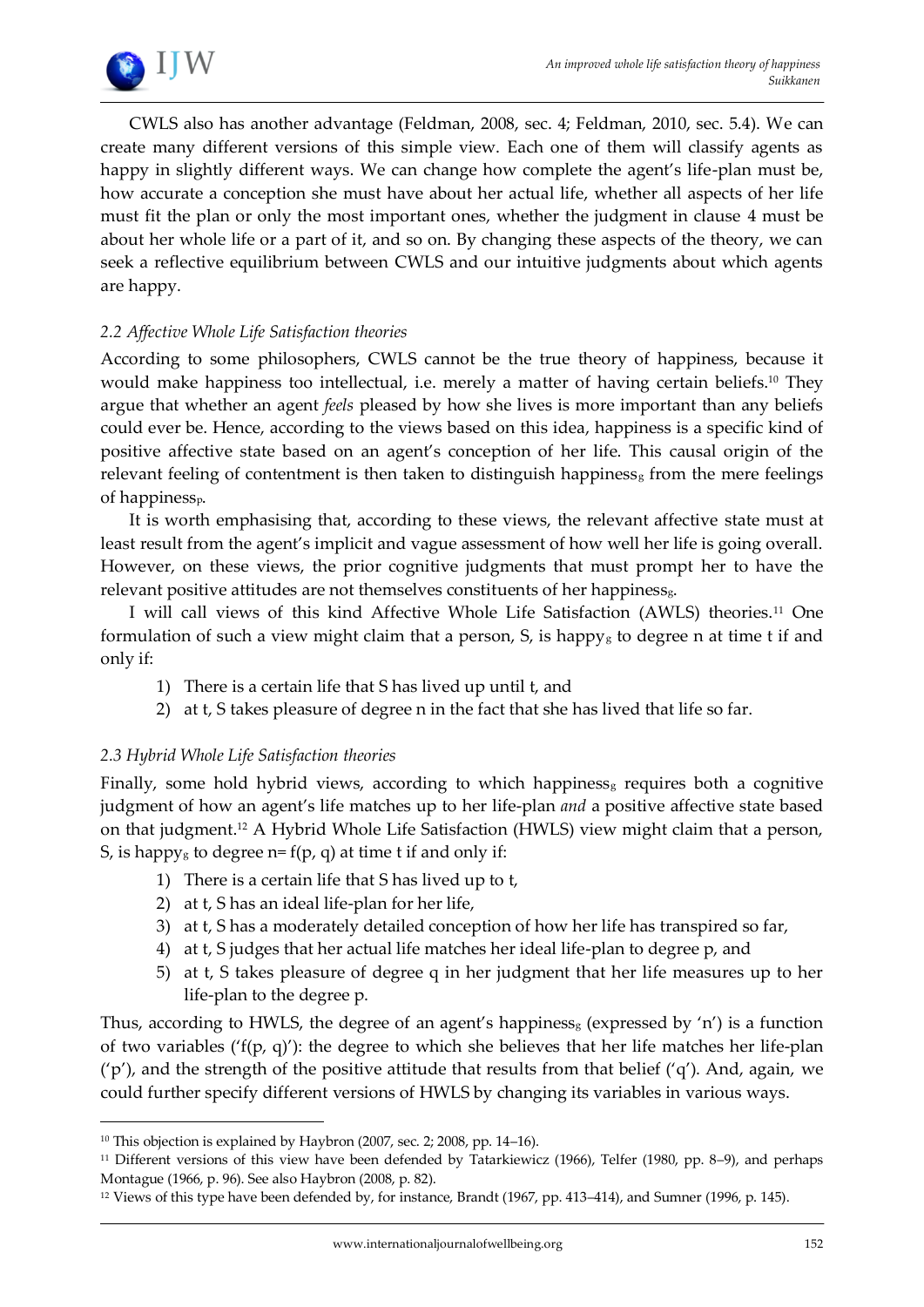

Admittedly, CWLS, AWLS, and HWLS are simplified theories of happiness. In order to be plausible, they would have to be further developed in many ways. However, Fred Feldman has recently argued that all theories using this type of structure inevitably face insurmountable problems. In the next section, I will explain what these problems are and how they seriously challenge the plausibility of CWLS. I will return to AWLS and HWLS at the end of section 5.

### **3. Feldman's dilemma**

<u>.</u>

There is both an 'actualist' and a 'hypotheticalist' version of CWLS. Feldman has argued that both of those theories lead to implausible conclusions about who is happy (Feldman, 2008, p. 230; Feldman, 2010, sec. 5.5).

I formulated CWLS in the actualist way above. According to that formulation, being happyg requires that an agent has *actually* (a) formed a life-plan and a conception of how her life has transpired so far, and (b) compared the two. Feldman has argued that these requirements make achieving happiness in the second sense too demanding (2008, pp. 230–232; 2010, pp. 82–84).<sup>13</sup>

It seems intuitive that an agent can be happy without having formed a life-plan or a detailed conception of what has happened in her life, let alone without having made any comparisons between the two. It is reasonable to claim that anyone who is unreflective in this way could be just as happy as someone who has extensively compared her life-plan with her actual life (and found that they accord). 14

There is also a risk that the actualist CWLS makes certain central varieties of happiness $_s$ unattainable for actual human beings (Feldman, 2004, pp. 231–232; 2010, p. 82). Consider a case in which the actualist CWLS is used to assess how happy<sup>g</sup> someone's *life* is overall from her birth to her death. In this case, the previous theory would require that, in order for the agent to be happy<sub>g</sub>, she would have to be capable of forming a sufficiently comprehensive awareness of her whole life from its very first day to its end. Feldman seems to be right when he claims that actual human beings are probably not able to form such awareness (ibid.). Hence, one consequence of the actualist CWLS seems to be that no actual human being could live a happy life. This certainly seems to be a problematic consequence of the theory.

We could try to avoid these problems by creating a Hypotheticalist Whole Life Satisfaction (HYWLS) theory (Feldman, 2008, p. 234; Feldman, 2010, p. 86). Such a view might claim that a person, S, is happy<sub>g</sub> to degree n at time t if and only if:

- 1) There is a certain life that S has lived up to t, and
- 2) if, at t, S were to form an ideal life-plan for her life, and
- 3) if, at t, S were to form a moderately detailed conception of how her life has transpired so far, then,
- 4) at t, S would judge that her actual life matches her ideal life-plan to degree n.

On this view, being happy<sup>g</sup> does not require that an agent has actually formed a life-plan and a conception of her actual life and made a judgment of how the two match up. Rather, all it takes

<sup>13</sup> See Haybron (2008, pp. 85–86) for more on this 'problem of attitudinal scarcity'. Haybron (2007; 2008, ch. 5) also offers many other objections to actualist versions of Whole Life Satisfaction views.

<sup>&</sup>lt;sup>14</sup> Note that unreflective persons can experience a lot of pleasure, and their lives can score highly on objective measures of well-being. This means that these individuals can be both happy<sub>p</sub> and happy<sub>w</sub>. This will pose no theoretical problems for any plausible theories of happiness<sub>p</sub> and happiness<sub>w</sub> because self-reflection is presumably not a central constituent of either pleasure or objective well-being. Thus, the happiness of self-reflective agents is only a problem for the Whole Life Satisfaction theories of happinessg that require certain actual judgments for an agent to be happy. One alternative for a defender of the Whole Life Satisfaction theory of happiness would be to bite the bullet here and to claim that such agents are not happy<sub>g</sub> even if they can be happy<sub>p</sub> and happy<sub>w</sub>.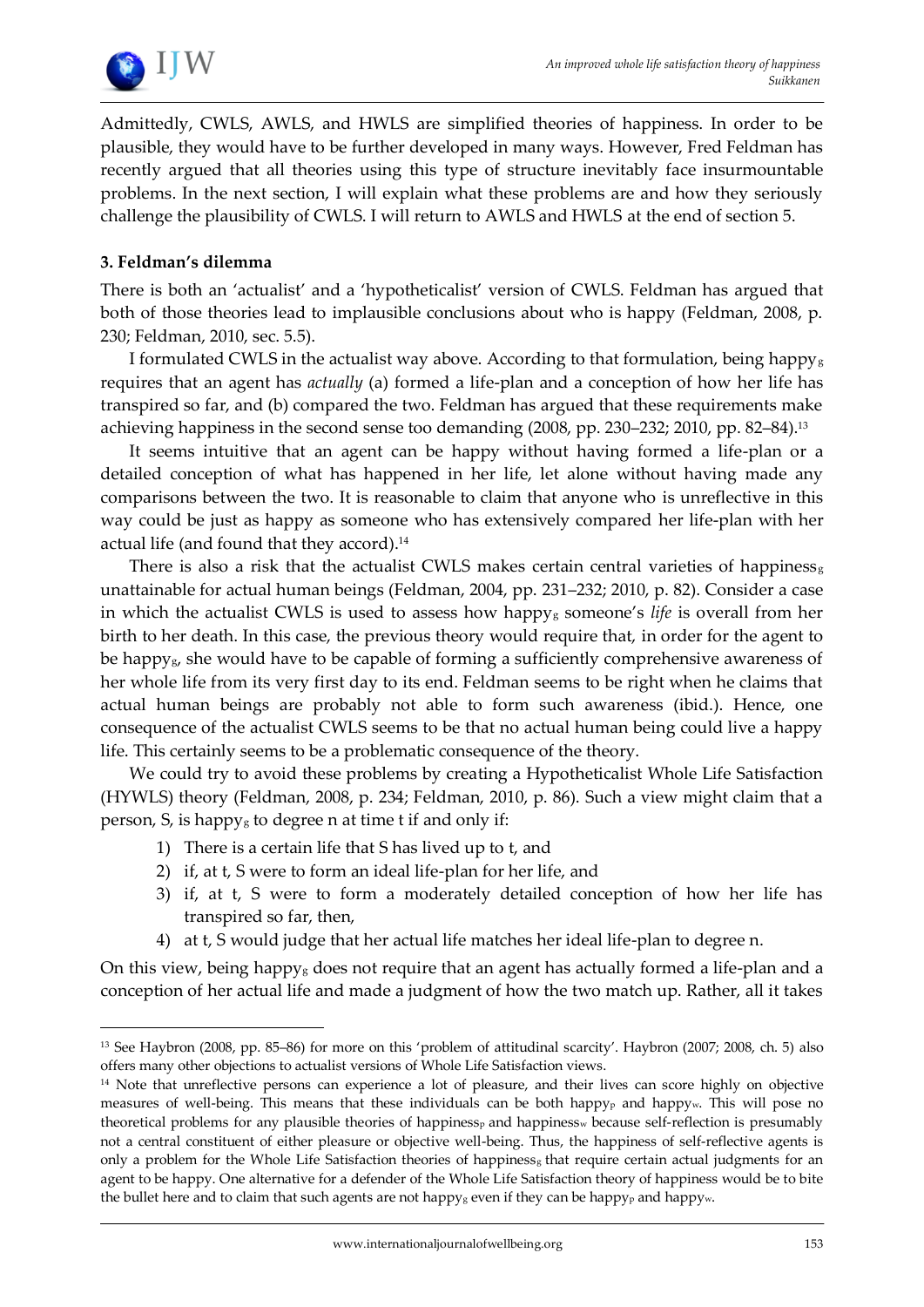

<u>.</u>

for someone to be happy<sup>g</sup> according to HYWLS is that a certain subjunctive conditional is true of her. It requires only that, if she were to form a life-plan and a conception of her actual life, she would judge that the two match up. This allows unreflective people to be happy because the subjunctive conditional can be true even if its antecedent is false. Even if a person never self-reflected, it could be true that, if she were to do so, she would judge that her life fits her ideal life-plan.

Fred Feldman (2008, pp. 234–237; 2010, pp. 87–89), however, has argued that HYWLS faces serious problems of its own, and I am inclined to agree with him about this. In order to illustrate these problems, Feldman introduces two characters to argue for this conclusion: an unreflective Timmy and a contemplative philosopher.

Timmy is consistently active and cheerful. This is because he is always engaged in activities that he enjoys. What is special about Timmy is that he never thinks about his own life at all. According to Feldman, it could be true of Timmy in this situation that, if he began to consider his ideal life-plans and his actual life, he would come to judge his whole life to be worthless (Feldman, 2004, p. 235). This could be in part because he might make false judgments about his situation, in part because he might come to hold a demanding conception of an ideal life and find that his life falls short of it, and in part because he might find the whole business of selfreflection itself very depressing.

As a result, according to HYWLS, Timmy cannot be happy. However, this seems to conflict with our basic intuitions about Timmy's happiness. Most of us would want to claim that Timmy does seem to be happy just as he is – he is cheerful and likes the activities he is engaged in. This example shows that the subjunctive conditional, which HYWLS uses to measure happiness, does not seem to track our intuitions about which agents are happy.

In Feldman's second example, the philosopher is deeply engrossed in philosophical deliberation. Because of this, she does not think about her own life unless someone interrupts her. If someone did this, the philosopher would stop thinking about philosophy and start thinking about her own life. This would be annoying for the philosopher.

If the philosopher had then formed a life-plan and a conception of her life in these counterfactual circumstances in which she is very annoyed, she would have concluded that her life is not going according to her plan. Instead of philosophising, she would now spend time thinking about her own life. As a result, in light of the subjunctive conditional of HYWLS, the philosopher is not actually happy. Yet, intuitively, there is no reason why she could not be happy now (in the actual life in which she thinks about philosophy and not about her life). After all, it is that life we are evaluating and not the counterfactual situation, in which her philosophical contemplation has been interrupted.<sup>15</sup>

These cases suggest that the hypothetical HYWLS has unintuitive consequences. We should notice, however, that these cases are so effective because they reveal the so-called conditional

<sup>15</sup> The previous two examples are directly from Feldman (2008, pp. 234–237; 2010, pp. 87–89). I have not changed them, because I hope that they enable the reader to assess how well my own Whole Life Satisfaction theory can respond to Feldman's objections *as they were presented*. However, it is possible to imagine more vivid cases. Consider the world's best tennis players, Formula 1 drivers, and fighter pilots. Such activities require extreme focus. It might well be that, if these individuals reflected on their lives, they would lose focus and begin to lose matches, crash cars, and be shot down. If these individuals were to form judgments about their lives, their lives would change for the worse. As a result, in these counter-factual, self-reflective circumstances, they would judge their lives not to fulfil their plans. According to HYWLS, the truth of this counter-factual would mean that the tennis players, Formula 1 drivers, and fighter pilots are not happy even when they are pursuing their careers successfully (because they do not self-reflect). This seems implausible to me.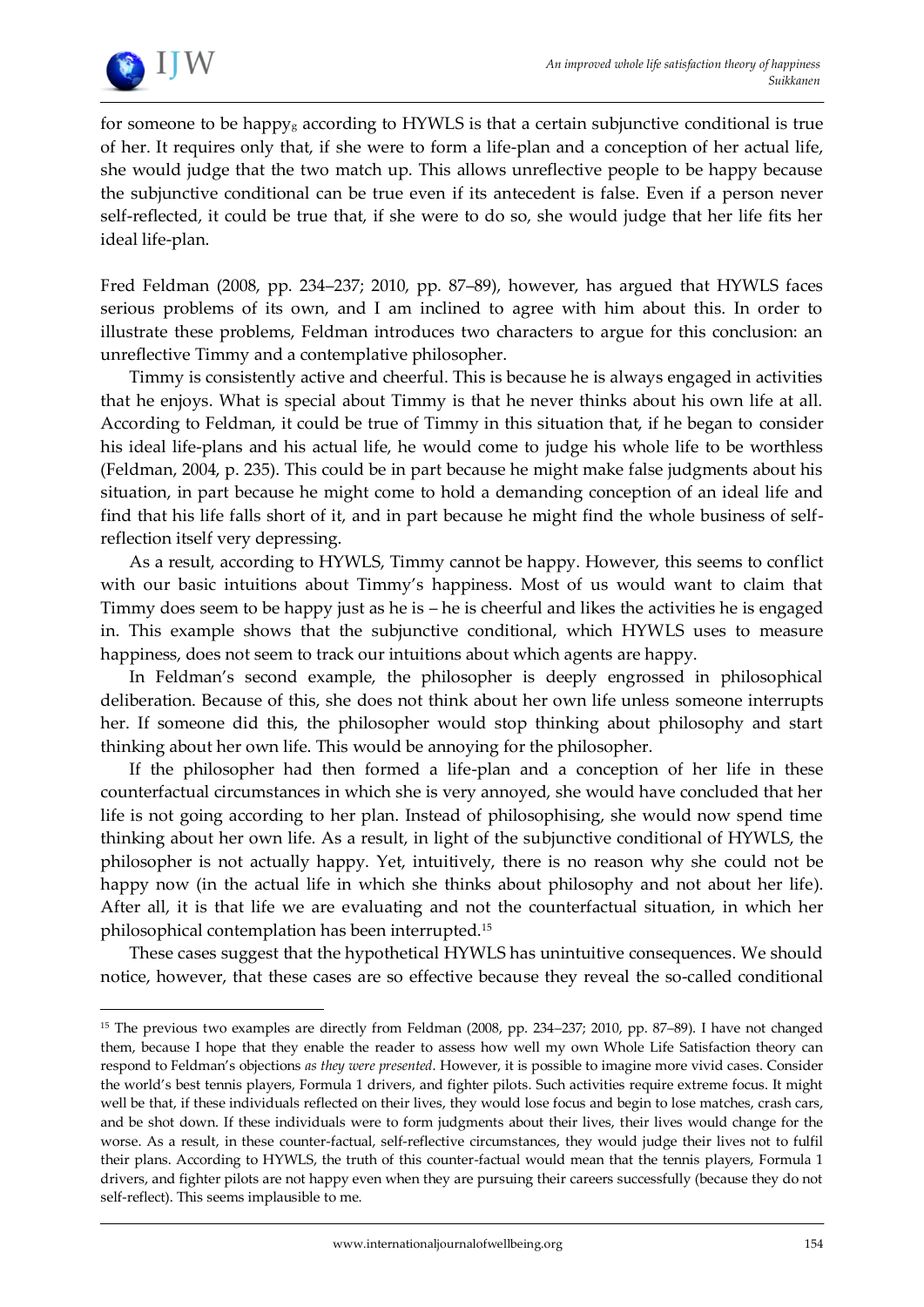

fallacy committed by HYWLS. This fallacy is a well-known problem for philosophical accounts based on subjunctive conditionals.<sup>16</sup> The problem with such accounts is that, when we assess a subjunctive conditional, realising the counterfactual antecedent of the conditional analysans can change the assessed state of affairs. If an agent were to form a life-plan, her life would be different from the one that we are trying to evaluate.

The crux of the fallacy is that the changes made in the assessed states of affairs can impinge on the truth-value of our assessments. We cannot rule out that the changed life would be less happy, or happier, than the one we were originally assessing. In the previous cases, we wanted to assess the happiness of spontaneous and philosophising lives, but our account forced us to assess self-reflective lives instead. And, there is no guarantee that the latter lives are as happy as the former.

Yet, there are ways in which we can try to reformulate a theory based on a subjunctive conditional so as to avoid the conditional fallacy. In the next section, I will explain one such attempt from the debates about desirability.

Before that, it is worthwhile to briefly consider how happy<sub>p</sub> and happy<sub>w</sub> Timmy and the philosopher are, and what kind of theoretical implications this might have. Intuitively, Timmy is happy<sup>p</sup> because of all the pleasure he experiences during his spontaneous activities. The philosopher is a more difficult case with respect to happinessp. It may be that she does not experience any specific sensation of bliss whilst philosophising. However, she might still be in a state of consciousness she desires to be in. The former consideration entails that internalist theories of happiness<sub>p</sub> would not classify the philosopher as happy<sub>p</sub>, whereas the latter fact entails that externalist theories would classify her as happy<sub>p</sub>.

We can also stipulate that both Timmy and the philosopher are happy<sub>w</sub> by the lights of the standard theories of happiness<sub>w</sub>. According to success theories of happiness<sub>w</sub>, a person is happy<sup>w</sup> when her core desires are successfully satisfied. Timmy's desires change constantly because he finds different enjoyable activities appealing at different times. However, he still always succeeds in satisfying these desires. The philosopher only desires to continue her philosophical investigations, and she succeeds in doing so. For these reasons, both Timmy and the philosopher are happy<sup>w</sup> according to success theories.

Objective list theories of happiness<sup>w</sup> claim that happiness<sup>w</sup> consists of having certain goods that are necessary preconditions for being able to pursue any reasonable conception of a good life. These goods may include wealth, health, knowledge, important relationships, autonomy, and so on. We can stipulate that both Timmy and the philosopher have a sufficient amount of these goods.<sup>17</sup> Therefore, according to the objective list theories too, they both count as happy<sub>w</sub>.

These considerations suggest one potential way in which the Whole Life Satisfaction theories of happiness might deal with Feldman's objection. It could be claimed that, when we consider Timmy's and the philosopher's happiness, our intuitions are really about either happiness<sub>p</sub> or happiness<sub>w</sub>. We have just confused these intuitions for our beliefs about how happy<sup>g</sup> these agents are. This would mean that HYWLS's judgment that Timmy and the philosopher are unhappy<sup>g</sup> could still be correct without conflicting with our intuitive

1

<sup>&</sup>lt;sup>16</sup> My presentation of the fallacy follows Wright (1992, p. 118). See also Shope (1978).

<sup>&</sup>lt;sup>17</sup> According to some objective list theories, happiness<sub>p</sub> and/or happiness<sub>g</sub> also belong to the constituents of happinessw. This might make it true that, depending on our views on happiness<sub>p</sub> and happiness<sub>g</sub>, Timmy and the philosopher might not be completely happy<sup>w</sup> even if they are considerably happy<sup>w</sup> because they have all the other relevant goods. This makes no difference to what follows below.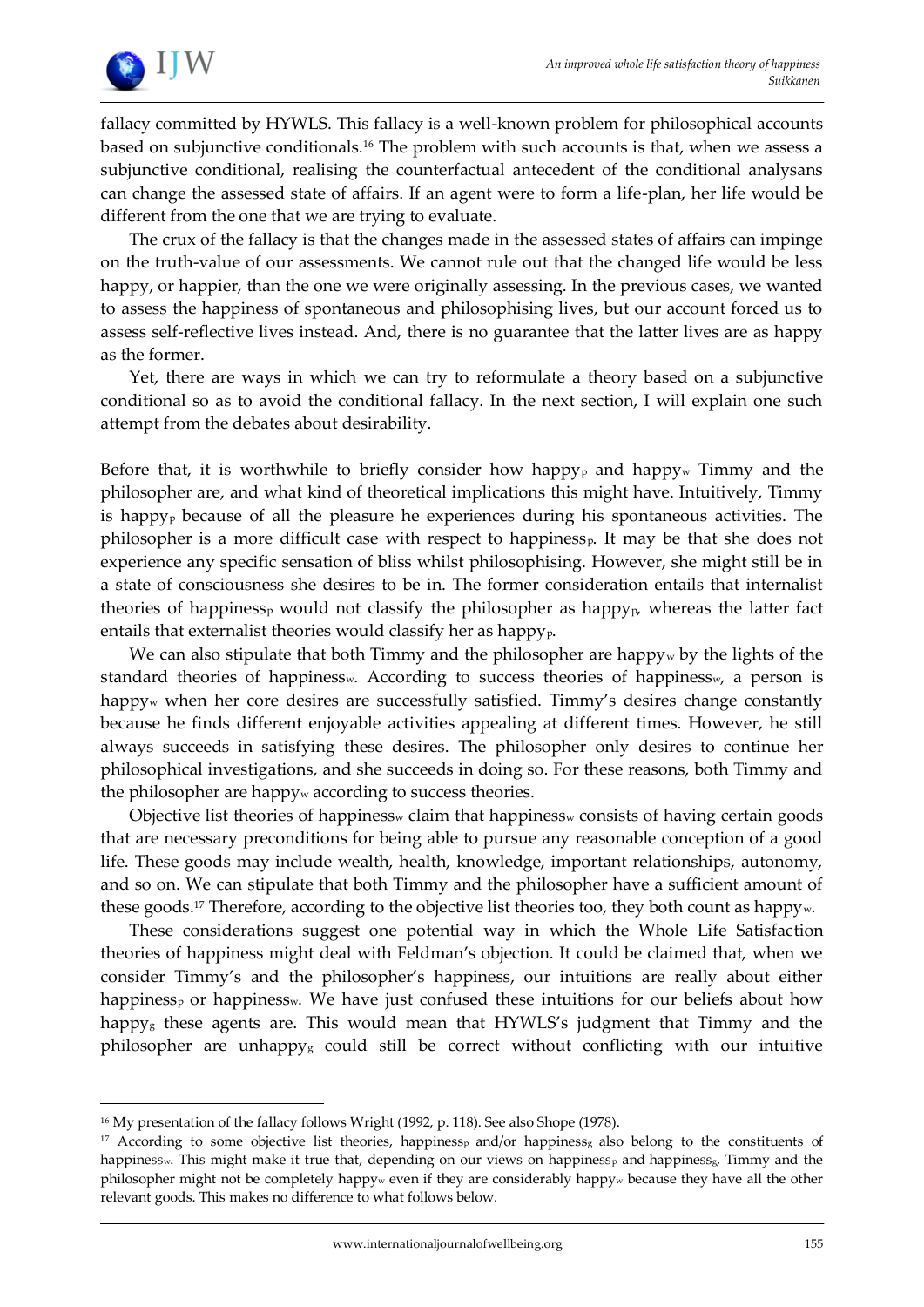

judgments about happiness, which in this case happen to be about the other two senses of happiness.

I am not convinced that this proposal could deal with the objection. It seems that we can intentionally concentrate on the ordinary sense of happiness, which is neither just the amount of pleasurable experiences nor solely the objective level of well-being. When we focus on happiness in the ordinary sense, many of us would probably want to believe that Timmy and the Philosopher are happy individuals in this very sense of happiness. This would entail that HYWLS still conflicts with our intuitions. If this were true, then we should continue to attempt to formulate a theory of happiness<sub>g</sub> that better fits our considered judgments about happiness in this sense. I formulate such a theory in the next section.

#### **4. Desirability, the conditional fallacy, and the advice-model**

Many philosophers have tried to account for desirability in terms of subjunctive conditionals (Rawls, 1971, ch. 7; Brandt, 1979, ch. 1).<sup>18</sup> They are motivated by the thought that, even if we usually desire what is intuitively desirable, sometimes we may also desire what is not desirable. Even if I desire to drink the liquid from the glass in front of me, that liquid may not actually be desirable because, unbeknownst to me, it is petrol rather than gin.<sup>19</sup> Similarly, drinking gin might not be desirable even if I happen to desire to drink it, because I have a more fundamental desire to work tomorrow.

A natural way to avoid such problems is to give an account of desirability in terms of *what an agent would desire in a counterfactual situation in which she were fully rational*. This leads to theories based on subjunctive conditionals, according to which something is desirable if and only if it is what an agent would desire if she had all the relevant information and her desires were made coherent. If I knew that there was petrol in the glass, I would not want to drink it. This is why drinking the liquid from the glass in front of me is not desirable now. Likewise, if my desires were made coherent, my desire to drink gin might disappear because of my more fundamental desires.

We can then generate counterexamples to the previous subjunctive account of desirability using the idea behind the conditional fallacy introduced above (Smith, 1995, p. 111). Imagine that you have just lost a game of squash. Is it desirable that you attempt to shake hands with your opponent? Let us assume that, when you lose, you become so angry that, if you do attempt to shake hands with your opponent, you will hit her. Yet, if you were rational, you would not do so. You would know how much it hurts to be hit and the process of making your desires coherent would excise your desire to hit the opponent. As a result, you would remain cool, calm, and collected.

According to the view of desirability based on the subjunctive conditional, it is desirable for you to shake hands with your opponent in the actual situation. However, given that you will hit your opponent in that case, it is hard to see what would be desirable about the action you are contemplating. This again is an instance of the conditional fallacy. Making the antecedent of the subjunctive conditional true when we assess the whole conditional changes the circumstances that we are supposed to be assessing. As a result, we cannot bring our conclusions about the desirability of the given action in the counterfactual case to the real circumstances that we are assessing.

1

<sup>18</sup> Similar theories about reasons have been defended by Darwall (1984, pp. 80–82), Falk (1990, pp. 36–39), Korsgaard (1986, p. 15), and Williams (1981).

<sup>19</sup> These examples are from Williams (1981).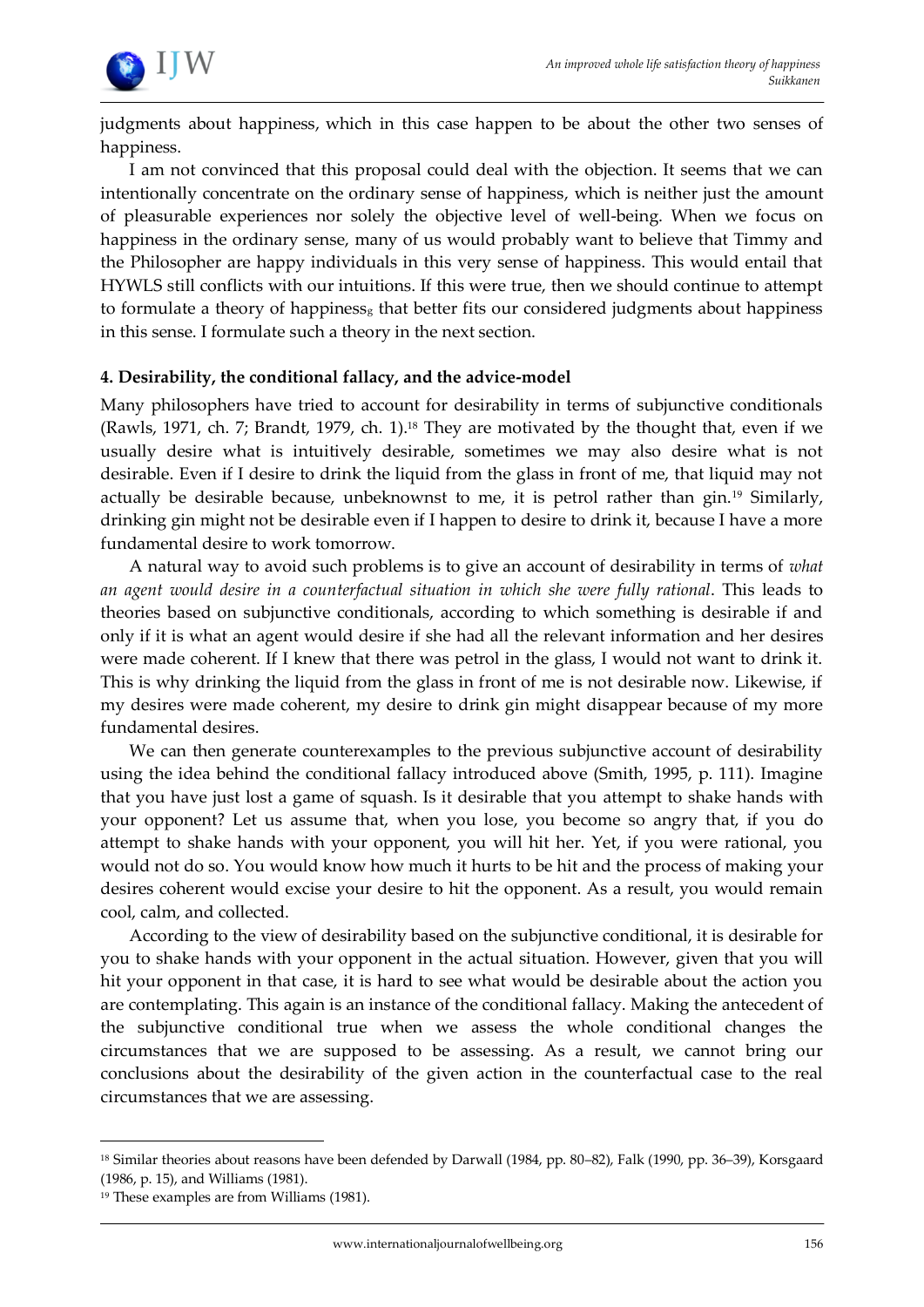

<u>.</u>

Michael Smith has formulated a theory of desirability which can avoid the previous conditional fallacy (Smith, 1995, sec. 1; see also Railton, 1986, p. 174).<sup>20</sup> Smith makes a distinction between the *evaluated* state of affairs of the actual agent, and the *evaluating* world in which the agent's hypothetical fully-rational self is located. We then determine whether some course of action is desirable in the actual circumstances by considering whether the rational version of the agent (living in the evaluating world) would want the actual agent to act in that way in the evaluated circumstances.

So, in the previous case, A considers in the actual world whether to attempt to shake hands with her opponent. She has a counterpart, A<sup>+</sup>, in the evaluating world with an informed and coherent version of her desires. Instead of asking what  $A<sup>+</sup>$  would want herself to do, we ask what would  $A^*$  want A to do in the real world. Presumably,  $A^*$  would not want A to attempt to shake hands with her opponent. She knows that A would only hit her opponent. This means that Smith's advice-model gives the right conclusion. It is not desirable for A to attempt to shake hands with her opponent because, when thinking about this from the evaluating world, the idealised version of A would not want A to do so in the evaluated circumstances.

It is clear why this theory avoids the conditional fallacy. That we have two separate perspectives – the evaluated and the evaluating world – guarantees that making the antecedent of the subjunctive conditional true in the evaluating world cannot affect the evaluated real circumstances. Because of this, Smith's view is immune to the conditional fallacy. The changes we make to the evaluating world cannot affect the circumstances of the real world, the world that is being evaluated. This is why the truth-value of our assessments cannot be distorted by these changes.

#### **5. The 'Advice Version' of Whole Life Satisfaction theories of happiness**

The same move can be made to save HYWLS from Feldman's counterexamples.<sup>21</sup> The resulting 'advice version' of the Hypothetical Whole Life Satisfaction (ADHYWLS) view could claim that a person,  $S$ , is happy<sub>g</sub> to degree n at time t if and only if:

- 1) There is a certain life that S has lived up to t in the evaluated circumstances, and
- 2) if, at t, an idealised version of S, S<sup>+</sup> , were to form an ideal life-plan for S's life, and
- 3) if, at t, S<sup>+</sup> were to form a moderately detailed conception of how S's life in the evaluated circumstances has transpired so far, then,
- 4) at t, S<sup>+</sup> would judge that S's actual life matches S<sup>+</sup> 's ideal life-plan for S to degree n.

The basic idea of this proposal is the same as the one behind Smith's theory of desirability. Consider the following example. We are trying to assess how happy Ann is. She lives in the *evaluated* (actual) circumstances. We can then imagine an idealised version of Ann, Ann<sup>+</sup> , looking at Ann's life from the hypothetical *evaluating* circumstances. Ann<sup>+</sup> shares Ann's likes and dislikes. She also knows what Ann wants and values during different stages of her life. On the basis of this information, Ann<sup>+</sup> can formulate an ideal life-plan for Ann. If Ann's actual life went according to this plan, she would be engaged in activities that she likes and her desires would be satisfied.

<sup>20</sup> Robert Johnson (1999) has argued that Smith's proposal cannot both avoid the conditional fallacy and be an internalist view of desirability in the desired sense. That is, the resulting view will no longer have room for a direct connection between what is desirable and what we are motivated to pursue. However, Johnson does not contest that Smith's view does manage to avoid the conditional fallacy.

<sup>21</sup> Feldman (2008, p. 236; 2010, p. 88) comes close to formulating something like this proposal on the basis of Valerie Tiberius's unpublished work (see Tiberius (2003)). I will address the objections, which he might be presenting to this view, below (Section 6.5).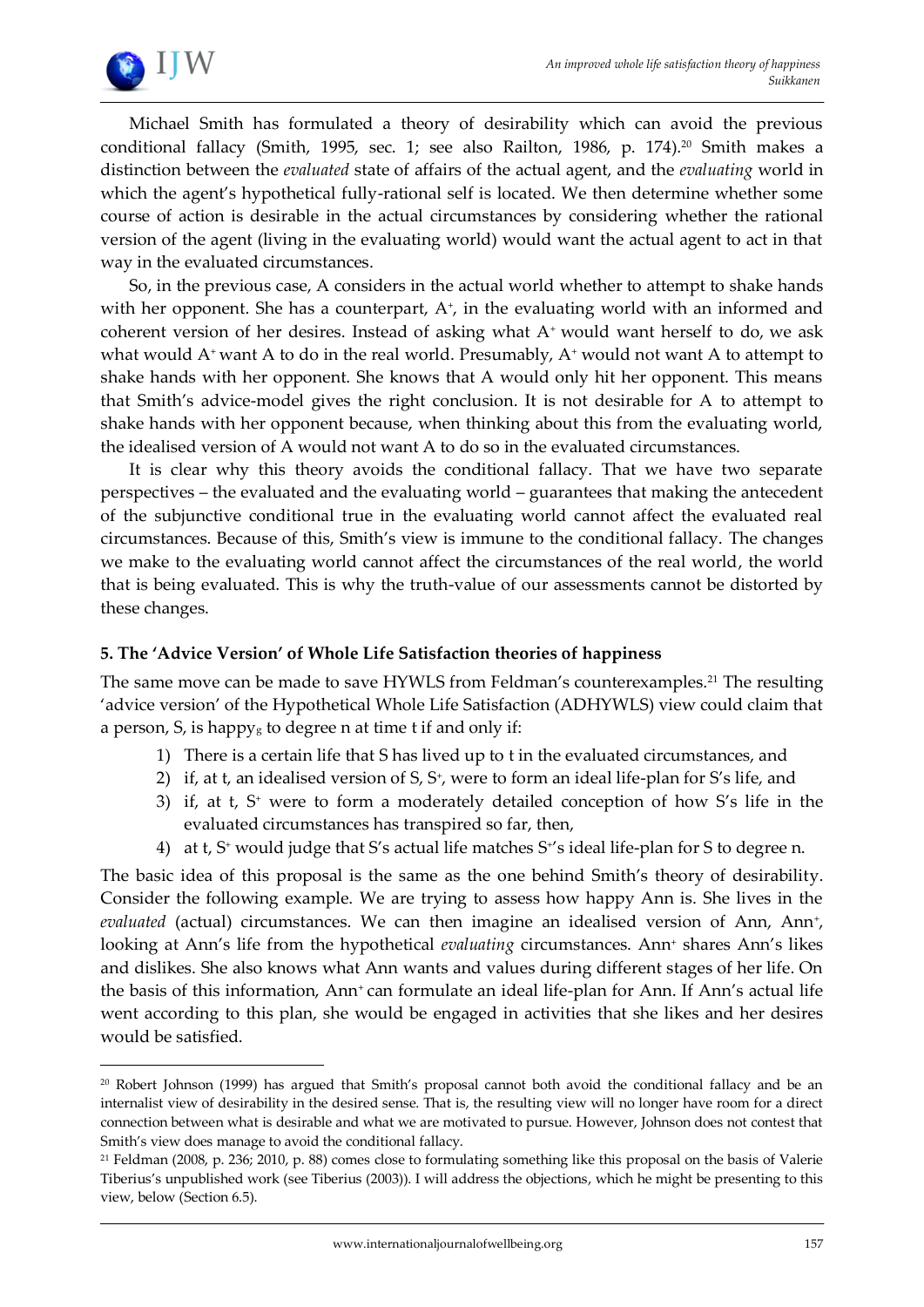

Ann<sup>+</sup> will also be informed about what has happened in Ann's life so far. Ann+ will therefore be able to make an informed judgment about the degree to which Ann's life matches up with her life-plan for Ann. ADHYWLS then claims that Ann is happy in the actual world at a given time if and only if Ann<sup>+</sup> would judge that Ann's life at that point meets the standards set by the ideal life-plan which Ann<sup>+</sup> has for Ann.

This proposal avoids Feldman's objections to both the actualist CWLS and the hypotheticalist HYWLS. ADHYWLS does not require that the agent whose happiness is assessed actually form any life-plans or beliefs about how her life matches those plans. Rather, ADHYWLS is based only on a purely hypothetical judgment which an imaginary version of the given agent could make. So, the objections to the actualist CWLS do not apply to this view.

The objections to the hypotheticalist HYWLS do not apply to this view either. Consider first unreflective Timmy. According to ADHYWLS, in assessing his happiness, we do not need to consider what Timmy himself would make of his life. Rather, we first imagine a more rational version of Timmy who knows Timmy's likes and dislikes (and his desires, values, and the like). Because of this knowledge, the idealised Timmy (Timmy<sup>+</sup> ) can come to believe that the best lifeplan for Timmy in the real world just is to live spontaneously. Any self-reflection from his actual counterpart would merely be counterproductive. For this reason, the life-plan which Timmy<sup>+</sup> would have for Timmy would not contain any such reflection.

According to the ideal life-plan then, Timmy should not think about his life. Rather, to follow this plan, Timmy should simply continue to take part in the activities he enjoys. Timmy<sup>+</sup> can therefore come to judge that Timmy's actual life meets the standards of the ideal life-plan he has for Timmy. As a result, this view can provide the right intuitive conclusion according to which Timmy is happy<sub>g</sub> in real life.

The same can be said about the contemplative philosopher. We can imagine a hypothetical, idealised version of her. This philosopher<sup>+</sup> knows that the actual philosopher likes being immersed in philosophising and hates thinking about her own life. As a result, the philosopher<sup>+</sup> can formulate an ideal life-plan for the philosopher that includes much philosophising and little self-reflection. The philosopher<sup>+</sup> can then judge that the actual philosopher's life really does satisfy the ideal life-plan that she has for the actual version of herself. This means that ADHYWLS gives the right intuitive conclusion about the philosopher's happiness.

Thus, unlike the previous Whole Life Satisfaction views, ADHYWLS is immune to Feldman's counterexamples. Those counterexamples were based on the conditional fallacy, which many accounts based on subjunctive conditionals commit. The problem with these views is that making the antecedent of the relevant subjunctive conditionals true interferes with the circumstances we are trying to assess. Yet, if we make Smith's distinction between the evaluated and the evaluating perspectives, this interference cannot happen. The antecedent of the counterfactual is made true only in the hypothetical (evaluating) circumstances from which the unchanged actual circumstances are then evaluated. This is why assessing the subjunctive conditionals of ADHYWLS does not distort the truth-value of the assessed happiness claims.

At this point, it is worth noting that AWLS and HWLS – the affective and hybrid versions of the Whole Life Satisfaction theories – are also vulnerable to Feldman's counterexamples. According to AWLS, Timmy cannot be happy because he cannot be feeling satisfaction on the basis of having a sense of how well his life is going. As an unreflective person, Timmy simply has no conception of this. Likewise, Timmy cannot be happy according to HWLS, because that would require that he had formulated a life-plan, come to a conception of his life, made a judgment of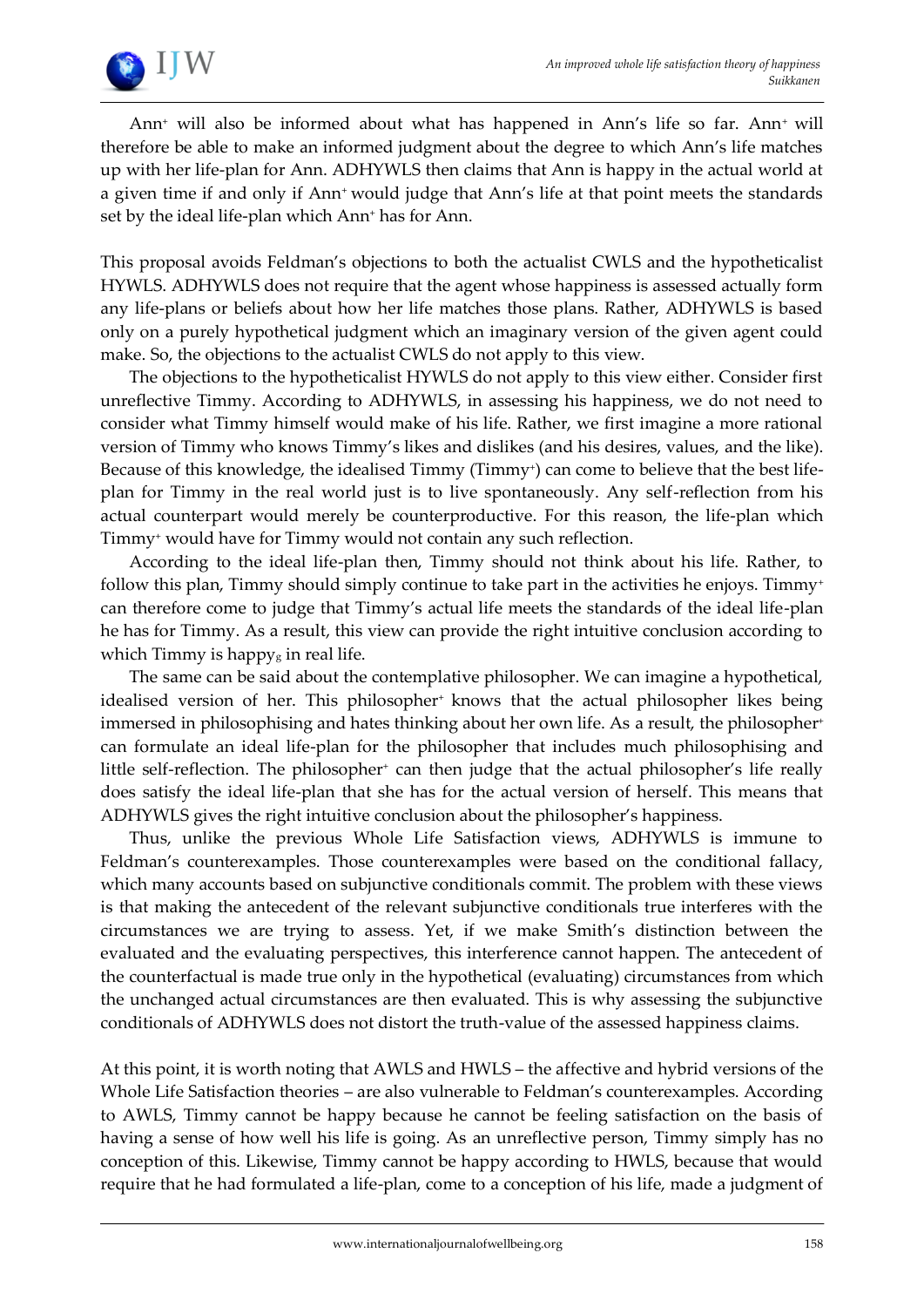

how the two match up, and felt satisfaction as a result. He has, of course, done none of these things.

Furthermore, the hypotheticalist versions of AWLS and HWLS would also commit the conditional fallacy. In the counterfactual situations which would be specified by those views, Timmy would not feel satisfaction about his new life in which he is made to self-reflect. As a result, even the actual Timmy would not count as happy.

Finally, it's not clear whether the defenders of these views could avoid these problems by adopting the advice-model introduced above. Both of these views are motivated by the thought that one constituent of happiness<sup>g</sup> must be certain positive attitudes: feelings of satisfaction and the like. If we tried to use the advice-model to revise AWLS or HWLS, the result would be that one requirement for being happy $<sub>g</sub>$  is that an idealised version of a person experienced</sub> satisfaction from comparing her actual life to her ideal life-plan.

However, it would be strange if such a hypothetical feeling of satisfaction were required for actual happiness. So, it does not make sense to use the advice-model to develop AWLS or HWLS in order to avoid Feldman's counter-examples. Rather, I will try to explain in the next section how ADHYWLS itself can be used to explain why feeling satisfied is often an important part of happinessg (Section 6.2).

#### **6. Some advantages of ADHYWLS and responses to objections**

In this concluding section, I will first sketch some advantages of ADHYWLS as a theory of happiness<sub>g</sub>. I acknowledge that these advantages do not amount to a full argument for this view.<sup>22</sup> I will then conclude by responding to some potential objections to ADHYWLS.

### *6.1 Flexibility*

1

The first advantage of ADHYWLS is that it offers a flexible structure for many different theories of happinessg. The first form of flexibility is temporal. ADHYWLS is an account of what is required for being happy during a certain period of time. Let us assume that this period, t, is shorter than the agent's whole life but longer than a mere fleeting moment.

In this situation, one version of ADHYWLS would claim that A is happy<sub>g</sub> during t if and only if A<sup>+</sup> would judge that A's life *during t* matches up with the corresponding period of A<sup>+</sup>'s ideal life-plan for A. Other versions might claim that, for A to be happy<sub>g</sub> during t, it is required that A's life matches up with A<sup>+'</sup>s life-plan for her not only during t but also during some period before t (and maybe even for some time after t too).<sup>23</sup>

A second source of flexibility comes from the fact that ADHYWLS can accommodate different kinds of idealisation of agents, and different ways in which they could construct the relevant life-plans. According to the simplest option,  $A<sup>+</sup>$  would merely be aware of the complete sets of A's wants, likes, desires, intentions, goals, and values (hereafter 'conative attitudes') during different periods of her life.<sup>24</sup> A<sup>+</sup> would then devise a plan that would maximise the number of these attitudes satisfied throughout A's life.

<sup>22</sup> So, I make no claims that this proposal is, for instance, definitely superior to Haybron's emotional state conception of happiness, defended in Haybron (2008).

<sup>&</sup>lt;sup>23</sup> If t is agent's whole life, then presumably A<sup>+</sup> must compare A's whole life to the ideal life-plan. Feldman (2010, pp. 91–97) explores the advantages and difficulties of the different temporal formulations of the Whole Life Satisfaction views. Haybron (2001, p. 510) emphasises the forward looking aspect of happiness.

<sup>24</sup> Kraut (1979, pp. 178–179) and Haybron (2007, sec. 3.1) emphasise that it is important that the agent's moral and evaluative beliefs are also included in the input for the ideal life-plans. One advantage of the advice-model is that the idealised version of the agent can, by balancing them, find a coherent combination of the ethical perspectives that the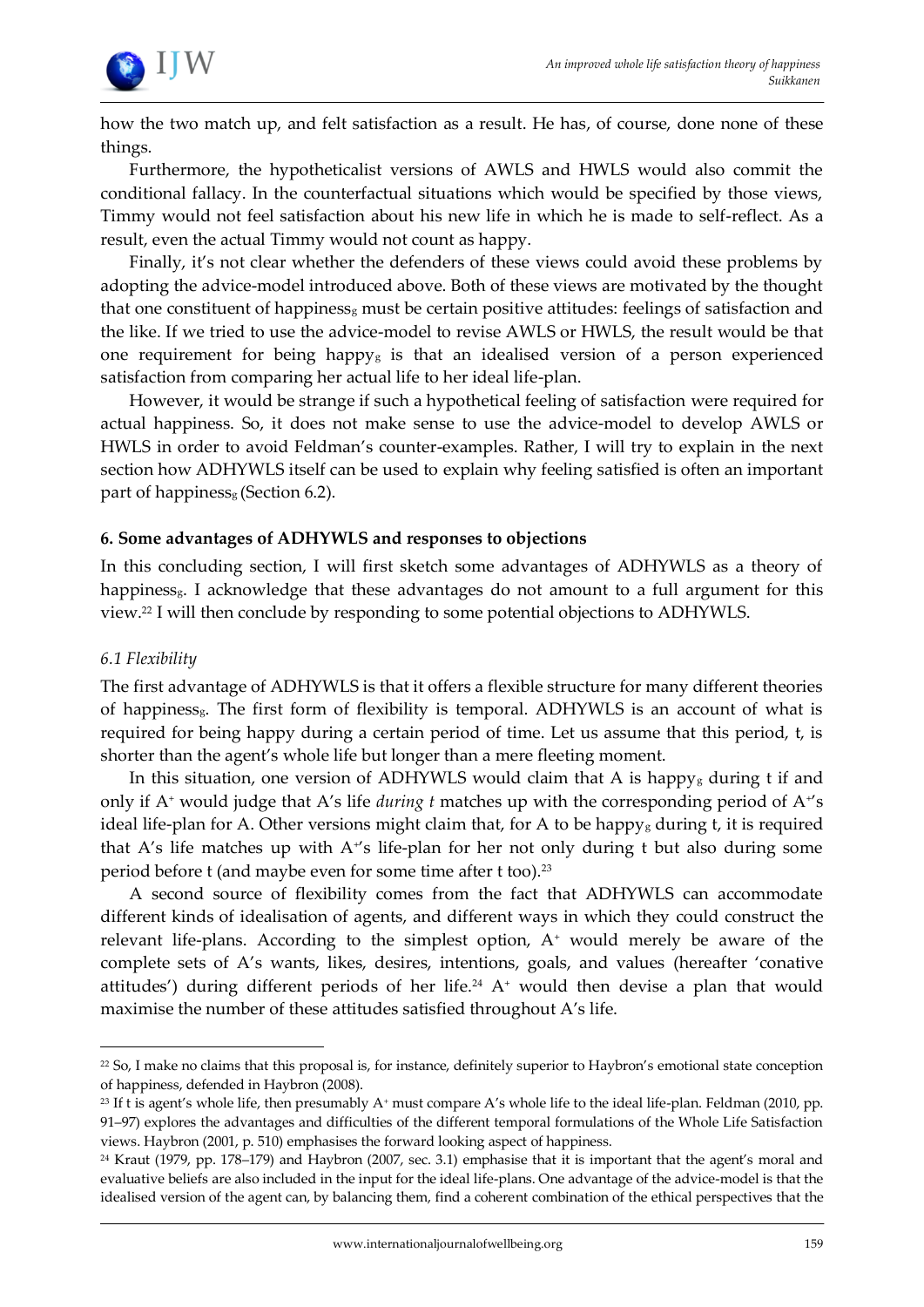

1

Alternatively, A<sup>+</sup> could devise a life-plan that would lead only to the satisfaction of A's strongest, most deeply held and integrated conative attitudes. These two views would disagree about whether satisfying merely trivial desires could make an agent happyg.

It is also possible to further idealise the ideal life-plans devised by the advisors. For instance, following Smith, one could stipulate A<sup>+</sup> to have an informed and coherent version of A's set of conative attitudes. We could then consider what kind of a life-plan  $A<sup>+</sup>$  would form for A on the basis of that idealised set. The resulting theory would claim that a happy<sub>g</sub> life needs to be a desirable life in Smith's sense. In this case, an agent could not become happier<sub>g</sub> by spending nights at the pub, if we assume that her ideal self would not plan such nights for her. The idealised self would know how bad the agent's hangovers are, and how her desire to go to the pub conflicts with her more fundamental desires to work on the following days.<sup>25</sup>

We could even stipulate that the advisor is informed about all the objective evaluative facts regarding what constitutes a good life. She would then form the ideal-plan for the agent, not only on the basis of the agent's conative attitudes, but also on the basis of which lives would be objectively good for the agent. According to this version of ADHYWLS, an agent could not live a happy<sub>g</sub> life unless her life had a high level of objective well-being. It would not be possible to live a happy life, according to this view, that consisted of mainly counting blades of grass.<sup>26</sup>

Finally, some views of happiness<sub>g</sub> claim that happy lives must have a certain narrative 'shape' (Annas, 2004, pp. 47–48).<sup>27</sup> According to these views, all happy lives must develop in overlapping and interrelated stages. Such lives must include overarching projects and obstacles to achieving them, development of skills, helpers and enemies, instances of overcoming difficulties and the like. The corresponding version of ADHYWLS would insist that the lifeplans formulated by the agents' ideal selves also need to have a certain story-like structure.

Alternative accounts accept that people who live episodic lives with no narrative structure can be just as happy<sub>g</sub> as those who lead narratively-connected lives (Feldman 2004, ch. 6; Feldman, 2010, pp. 175–177; Strawson, 2008, sec. 10). According to their version of ADHYWLS, the ideal life-plans for some people could consist of various unconnected episodes lived in completely different ways. These views would allow people who do not experience their lives as narratives to be just as happy as anyone else.

There thus seem to be many possible versions of ADHYWLS. This is an advantage. The next stage in developing ADHYWLS would be to compare which of the possible versions of the view mentioned above best fits our intuitions about who is happy.<sup>28</sup> In this way, we could reach

actual agent can take towards her life. This solves many of the problems related to the arbitrariness of actual Life Satisfaction assessments (see Haybron, 2008, ch. 5, sec. 5).

 $25$  This would admittedly make happiness<sub>g</sub> more objective, and less dependent on the agent's own attitudes.

<sup>&</sup>lt;sup>26</sup> This would weaken the Personal Authority that individuals are often thought to have over the question of their happiness, i.e., this would make happiness less *transparent* for individuals (Haybron, 2008, p. 13; but see Feldman (2010, ch. 11) for an objection). Someone might also add that a happyg life must be a morally virtuous life. In this case, an ideal life-plan for anyone would necessarily plot a virtuous life. On this view, evil people could not be happy (Foot, 2001, p. 92). Such views would be influenced by Aristotle's discussions of 'eudaimonia' (Kraut, 1979, pp. 174–176, and sec. 4). Kraut (1979) argues convincingly that the ideal-life plans relevant for happiness should not include objective facts about the virtuous life.

<sup>27</sup> Antti Kauppinen (forthcoming) argues that a narrative shape is a requirement for having a 'meaningful' life.

<sup>&</sup>lt;sup>28</sup> There is also another sense in which the view is theoretically neutral. ADHYWLS is formulated as a bi-conditional according to which the property of being happy<sub>g</sub> and the property of living a life that matches up to one's ideal lifeplan are necessarily co-instantiated. This bi-conditional itself is neutral about whether the theory should be understood as a conceptual analysis of 'happiness', as a theory of the constitution of the property of happiness<sub>g</sub>, as a theory of what makes one happy, as a theory of what is merely a reliable indicator of happiness, and so on.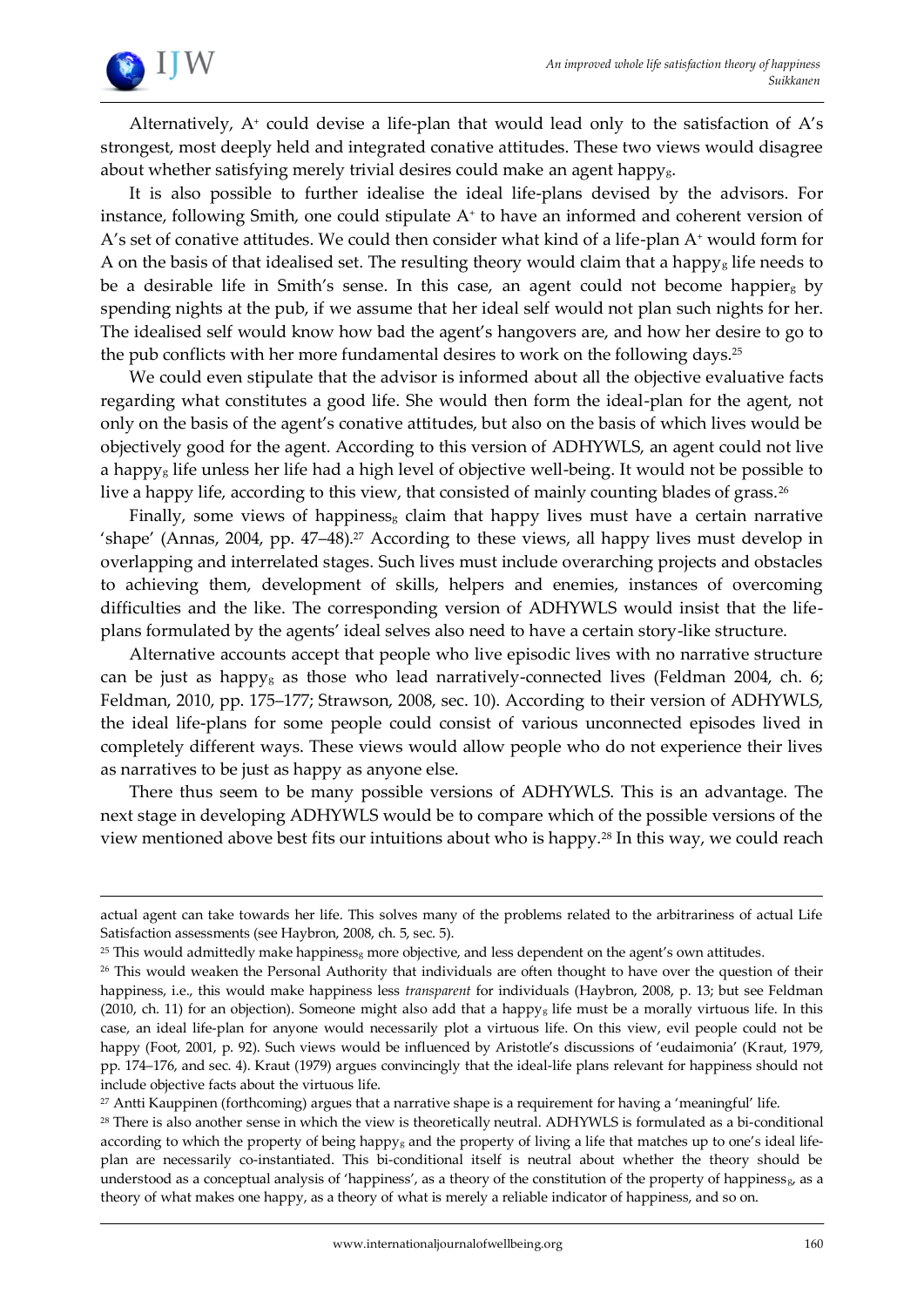

<u>.</u>

a reflective equilibrium between our considered judgments about the happiness of different agents and our philosophical theory of happiness<sub>g</sub>.

### *6.2 Happinessg, happinessp, and happiness<sup>w</sup>*

Could ADHYWLS provide a plausible account of the relations between the different forms of happiness? Above, I claimed that feeling happy (i.e., happiness<sub>p</sub>) does not always seem to be necessary or sufficient for actually being happyg. Yet, in considering the motivation for AWLS and HWLS above, I admitted that feeling happy does often seem to make people happierg. Can ADHYWLS accommodate both of these claims?

First, it is easy to see why feeling happy is not always necessary for being happy<sub>g</sub> according to ADHYWLS. An ascetic person may not desire, like, or value feeling happy, euphoric, satisfied, and so on. If an ideal version of this person formulated a life-plan for her, this plan would not include many hedonic experiences. As a result, such a person would not be happyg on the basis of feeling happy (Haybron, 2008, p. 84).

Of course, most ordinary people do desire, like, and value hedonic experiences. So, the ideal life-plans that their advisors would create for them would include having these experiences often. Therefore, these individuals would be happier<sub>g</sub> the more they experienced feelings of happiness, pleasure, satisfaction, and the like. This is why, according to ADHYWLS, feeling happy can generally make most people happy<sub>g</sub>, at least to some degree.

It is worth emphasising that people can also desire experiences of happiness with a specific causal origin. I may desire the feeling of happiness that I get from smelling flowers but not that which is induced by drugs. This is why, according to ADHYWLS, I would not be made happier<sup>g</sup> by taking drugs that made me feel euphoric.

I also claimed earlier that it is possible to be happy<sub>g</sub> without living a life with a high level of wellbeing (see also Haybron, 2003, sec. 4.3). This will be true only if we assume an objectivist view of wellbeing.<sup>29</sup> This view claims that there are universal constituents of wellbeing that can be listed.<sup>30</sup> They might include, for instance, wealth, knowledge, health, pleasure, autonomy, friendship, parenting, food, shelter, meaningful work, virtue, perfection of human nature, and so on.

In this situation, some individuals might care little about the items on the previous list. They might, for instance, prefer making art, collecting stamps, or philosophising to having a sufficient amount of all the listed items. As a result, the ideal life-plans that their advisors would create for them might not include many of the universal constituents of wellbeing. These individuals could be happy<sub>g</sub> even if their lives were lacking in wellbeing (Haybron, 2008, p. 81).

Of course, the vast majority probably would prefer to have most of the constituents of objective wellbeing present in their lives (Foot, 2001, p. 88). These individuals would be happy<sub>g</sub> according to ADHYWLS only if their lives had a high level of objective wellbeing.<sup>31</sup> This is why the wellbeing of these individuals is important for their happiness<sub>g</sub>, and why their happiness<sub>g</sub> is important for their wellbeing (Haybron, 2008, p. 53).

<sup>&</sup>lt;sup>29</sup> This will also depend on the version of ADHYWLS in question. As noted above, according to some versions of the view, ideal life-plans take into account objective evaluative facts about good lives. This would make it trivially true that a happy life must contain a high level of wellbeing.

<sup>30</sup> Parfit (1984, pp. 493–502) famously distinguishes such theories from hedonistic and desire-satisfaction views of wellbeing.

<sup>&</sup>lt;sup>31</sup> ADHYWLS would thus explain why happiness<sub>g</sub> has prudential value for most people, i.e., why happiness in this sense is important for most of us (Haybron, 2003, sec. 4.3).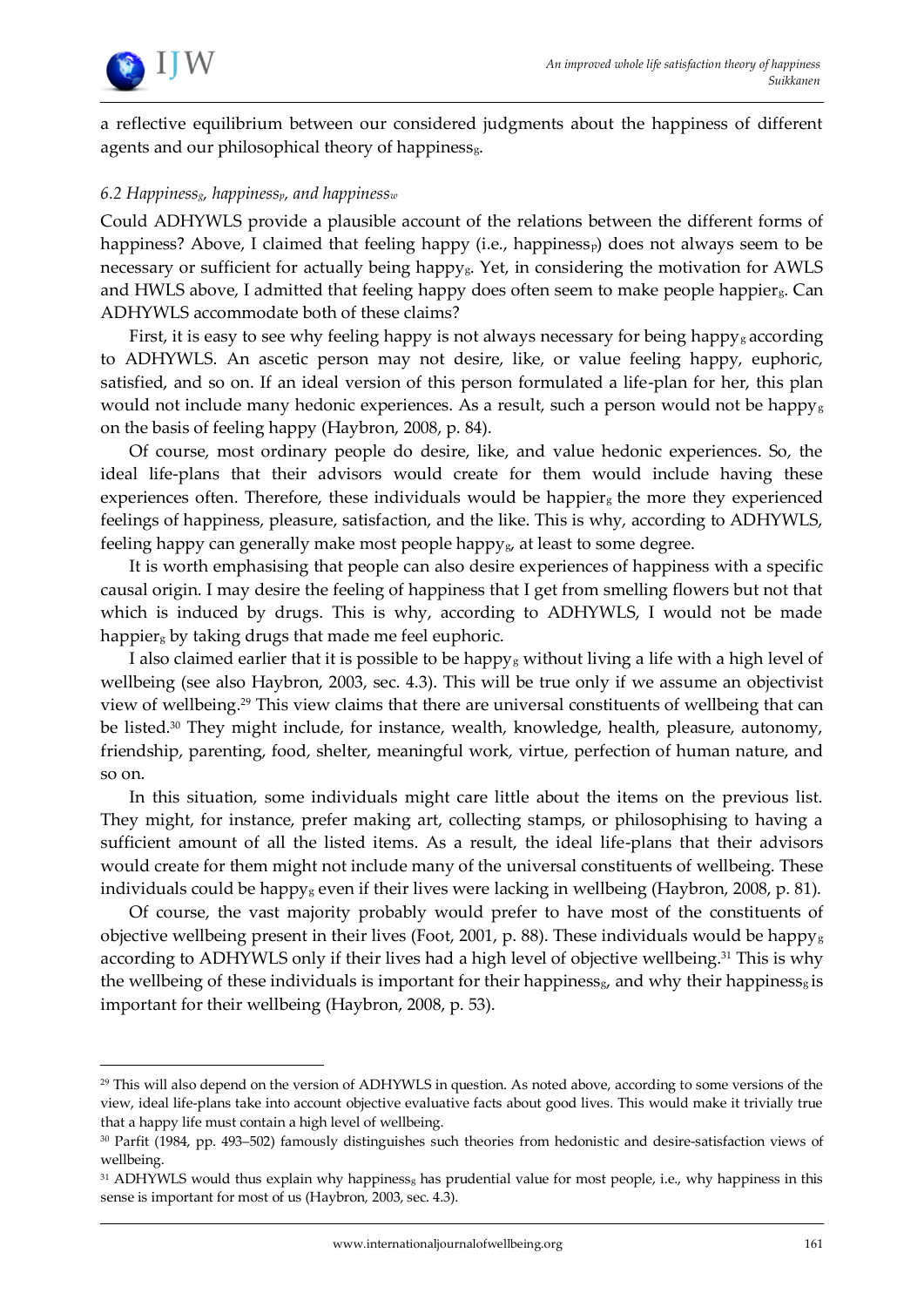

Finally, some views of wellbeing claim that an agent's wellbeing consists of the satisfaction of her desires. According to these views, living a life with a high level of wellbeing might not require more than happiness<sub>g</sub> as described by ADHYWLS.<sup>32</sup>

#### *6.3 The reason-giving and explanatory roles of happiness<sup>g</sup>*

Daniel Haybron has recently argued that our everyday concept of happiness serves several functions in ordinary discourse (Haybron, 2003, sec. 3.5; Haybron, 2008, ch. 3, sec. 4). Because of this, any plausible theory of happiness should be able to explain why the concept of happiness can serve these practical roles. Can ADHYWLS do so?

Well, why do we talk about happiness? First, we often appeal to considerations about happiness in making important decisions. We consider the fact that a certain career will make us happy to be a reason to pursue that career. Second, we often utilise happiness in assessing how well someone's life is going. In doing so, we assume that highly successful people are happy (other things being equal), and that people who are unhappy have failed to achieve their central goals. Third, we use happiness to predict the behaviour of others. For example, if someone is unhappy, we know that they are unlikely to be good company at a dinner party. Finally, we refer to happiness in explaining the actions of others. For instance, a person's unhappiness can be used to explain why she has made major changes in her life.

Could happiness<sub>g</sub> be used for these purposes in ordinary discourse if ADHYWLS were the correct account of this form of happiness? First, if it were, we would have in most cases reasons to pursue our happinessg. After all, our happiness would then be a matter of our life matching a life-plan that a more knowledgeable version of ourselves had created for us on the basis of our desires, likes, goals, values, and the like. Being happy would therefore imply that our most important ends were achieved. Hence, if we have reasons to achieve our goals, then, according to ADHYWLS, we also have reasons to pursue happinessg.

Equally clearly, happiness $<sub>g</sub>$  as understood by ADHYWLS could be used to measure how</sub> well someone is doing in their lives. Happiness would then simply consist of an agent's actual life measuring up to a life-plan that is ideal for her.

This understanding of happiness<sub>g</sub> could also be used for prediction and explanation. We can assume that other people share many of our ends such as enjoyment, human interaction, meaningful work, and so on. If we know that they are unhappy<sub>g</sub>, we also know that their lives do not match up to their ideal life-plans (which involve the satisfaction of these shared goals). This tells us many useful things about the lives and psychological states of these agents. This further information could be used to explain, for instance, why unhappy agents seek to change their lives. We could also use it to predict the behaviour of such agents.

#### *6.4 Happiness<sup>g</sup> and the Experience Machine*

1

Laura Sizer has argued that Life Satisfaction theories lead to implausible consequences in Nozick's Experience Machine case (Sizer, 2010, p. 140; Nozick, 1974, pp. 42–45). Imagine a virtual reality machine that would give you experiences such that you could not distinguish them from real experiences. Because of these experiences, it would seem to you that your life went according to your ideal life-plan. It would be as if things went well with your friends, that

<sup>32</sup> Haybron (2007) argues that there need not even be a match between Whole Life Satisfaction and subjective notions of wellbeing. This is because Whole Life Satisfaction views take into account satisfaction of a wider range of conative attitudes than the subjectivist views of wellbeing.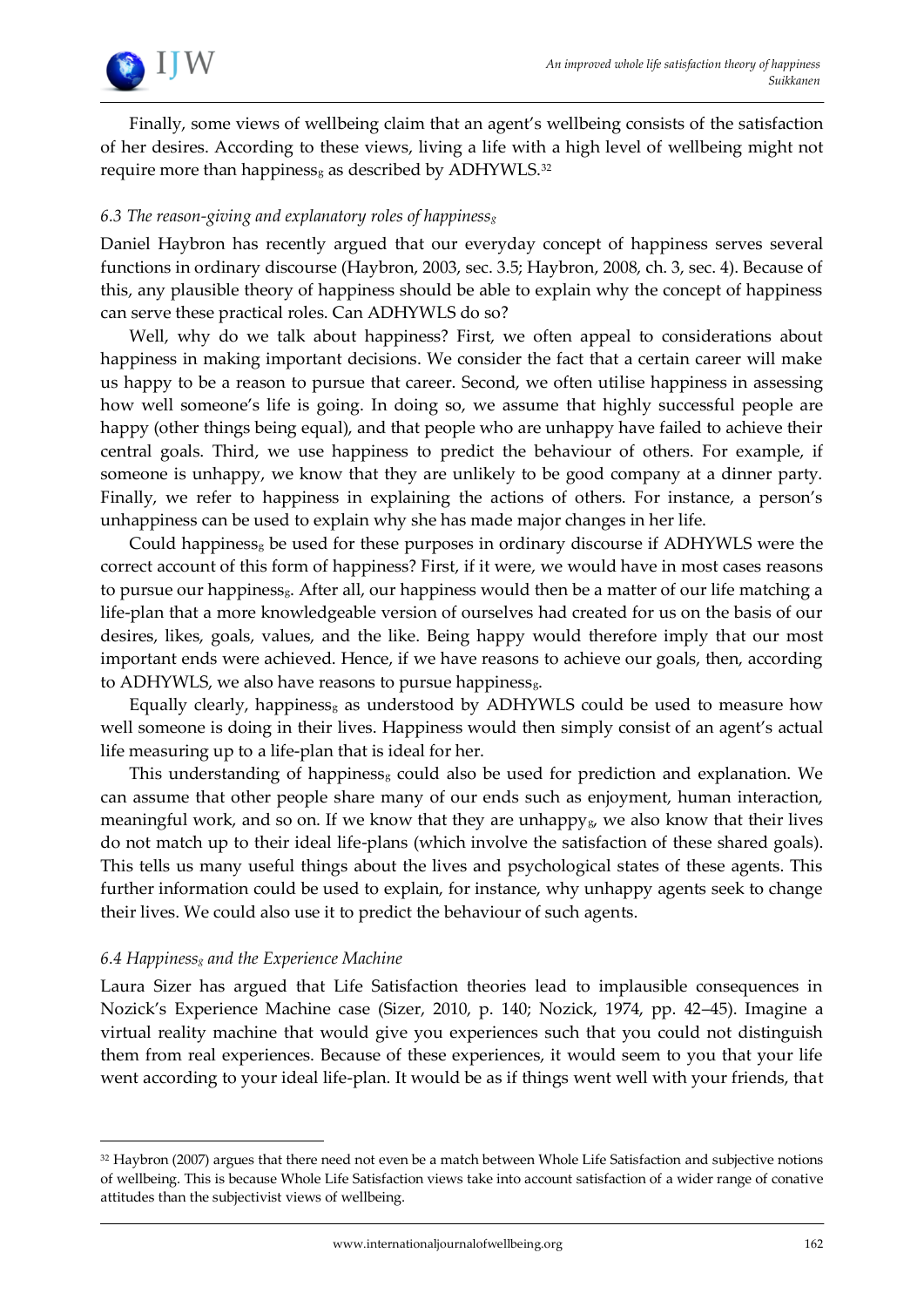

you had a successful career, and so on. Yet, none of this would actually be happening. You would furthermore forget that you were in the machine.

Sizer claims that, because Life Satisfaction views measure happiness in terms of whether an agent judges her life to measure up to her life-plan, these views would entail that agents would be just as happy<sub>g</sub> in the Experience Machine. After all, the agent would make the very same judgments both in the Experience Machine and in real life. However, many people think that being happy<sub>g</sub> cannot be merely a matter of an agent believing that her life matches up to her life-plan. Rather, according to them, the agent's life must *actually* match up to her life-plan as well.

Fortunately ADHYWLS can also avoid this problem. The agent's idealised version, A<sup>+</sup>, would know whether or not the actual agent, A, is in the Experience Machine. This would be a relevant factor in A<sup>1</sup>'s assessment of whether A's life matches up to A<sup>1</sup>'s ideal life-plan for her. If the plan which  $A<sup>+</sup>$  forms for A on the basis of  $A<sup>'</sup>$  goals includes real achievements and relationships, then A<sup>+</sup> would not think that A's life in the Experience Machine matches up to her life-plan. This entails that, according to ADHYWLS, A would not be happyg in the Experience Machine.

Yet, someone else might value the relevant experiences themselves more than anything more genuine. Such a person's life-plan might be satisfied in the Experience Machine. ADHYWLS would classify this kind of agent as happy<sub>g</sub>. However, as explained above, it wouldn't classify everyone in the Experience Machine as happyg. So, ADHYWLS is not vulnerable to Sizer's objection.

#### *6.5 Feldman's final objections*

In this last sub-section, I want to address three remaining objections that Feldman presents to all forms of Whole Life Satisfaction theories.

The first problem, the so-called instability (or 'lability') problem, is that people's actual judgments about how their lives match up to their life-plans change more frequently than their state of happiness could ever change (Feldman, 2008, sec. 3; Feldman 2010, sec. 5.3; see also Haybron, 2007, sec. 3.3; Haybron, 2008, pp. 86–91). For instance, it has been demonstrated that trivial changes to the environment in which an agent makes life-satisfaction judgments affect those judgments (Nettle, 2005, pp. 34–36). If a subject finds a 'lost' dollar in the experimental setting, she is likely to indicate greater satisfaction with her life than she would have done otherwise. Because of this, our actual judgments about life-satisfaction cannot be reliable indicators of happinessg.

ADHYWLS does not suffer from such problems. It relies on hypothetical judgments of an idealised version of the agent. Because these hypothetical judgments are based on being accurately informed about the agent's real life and her stable conative attitudes, these judgments would not change from one moment to another. In fact, we do not need to think that they are made from any real temporal perspective at all. Likewise, these judgments could not be affected by trivial changes in the agent's actual circumstances. So, ADHYWLS is able to avoid these problems with how fickle people's actual judgments are.

At the end of his article, Feldman presents two further counter-examples to Whole Life Satisfaction theories (Feldman, 2008, pp. 236–237; Feldman, 2010, p. 87, fn. 36, and pp. 88–89). The first of these concerns an agent who is badly confused about the actual circumstances of her life. For instance, we can consider Jim Carrey's character Truman from the film *The Truman Show.* Unbeknownst to him, Truman is in fact living in the centre of a constructed reality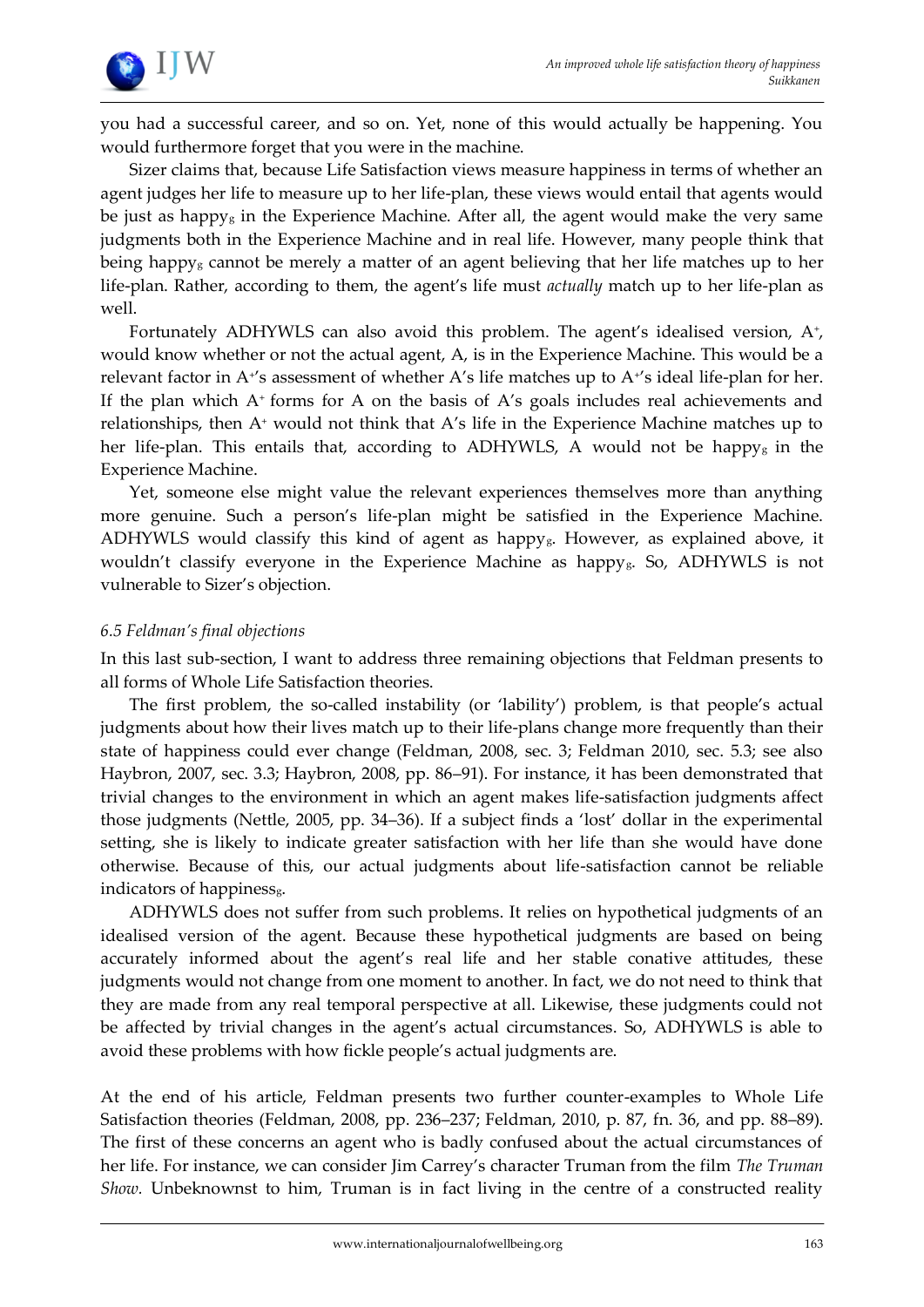

1

television show. Thus, although he does not know it, Truman's relationships and projects are not real because all of the other participants in them are merely acting.

Despite this, many people would probably judge that Truman is living a happy life within the show. However, were Truman to make an informed judgment about his life, he might come to judge it to be less than satisfactory. So, Feldman claims that even the hypothetical versions of the Whole Life Satisfaction theory could not accommodate the happiness of uninformed people like Truman.

ADHYWLS can deal with this case in the same way as it deals with the previous cases. In some cases, the idealised version of the agent can come to judge that most of the agent's fundamental goals (including the one of having many pleasurable experiences) will be achieved only if the agent does not have an accurate idea of her circumstances.<sup>33</sup> As a result, the ideal life-plan for this person would not require her to be informed. This would mean that this person's life of ignorance would match up to her ideal life-plan, and thus her ignorance would be one constituent of her happinessg.

The same can be said about Feldman's second case. In it, Tammy is miserable because she has an inaccurate picture of how well her life is actually going. If Tammy were to become more informed about her life, she might judge that her life actually matches up quite well with her life-plan. Feldman claims that intuitively Tammy is unhappy even if the hypothetical versions of the Whole Life Satisfaction views would lead to the opposite conclusion.<sup>34</sup>

This case might show that our intuitions about happiness are in part confused because of the different senses of 'happiness' (see Footnote 14, and the end of Section 3 above). Perhaps we do not want to say that Tammy is happy because we are thinking of phenomenological happiness<sub>p</sub> here instead of the more global happiness<sub>g</sub>. In the latter sense of the term, it might not be so implausible to say that Tammy is at least not completely unhappy because, unbeknownst to her, 'she is not a sinner', 'she is well liked by others', and her life 'matches up with her important ideals' (Feldman, 2008, p. 237).

Of course, it might also be fair to say that she would probably be much happierg if she knew all of this because she would then be able to enjoy these achievements. However, ADHYWLS can accommodate this thought too. Tammy's goal might be to live an informed life and to experience enjoyment and satisfaction. If this were true, then Tammy<sup>+</sup> would not judge that Tammy's life completely matches up to the ideal life-plan that she has for her. This would mean that ADHYWLS would come to the same conclusion as Feldman about this case: that Tammy is not happy.

As a result of this, I conclude that ADHYWLS is able to deal with all of Feldman's objections. It is therefore an improved version of the most popular view of happiness and so deserves further investigation.

<sup>33</sup> These cases might be rare. It could be claimed that there is an even more ideal life-plan for agents like Truman that includes becoming more informed, starting a new life on the basis of this new information, and thus becoming 'genuinely happy'. This objection relies on the intuition that Truman is not initially genuinely happy (contrary to what Feldman's example states). This thought would not be a problem for my view. We would simply need to add one requirement for ideal life-plans: that they must be informed. However, if we do believe that Truman can be genuinely happy, then the above view just explains how my view could accommodate that intuition too. Of course, we could also say that, even if Truman is happy, he is not living a desirable life. We could then use the informed lifeplans to account for desirability, and the non-informed plans to account for happiness.

<sup>&</sup>lt;sup>34</sup> Here is one case which AWLS (and possibly even HWLS) seems to give the right results. That view would claim that Tammy is unhappy because of the displeasure she experiences as a result of making her (false) judgment about how her life is going.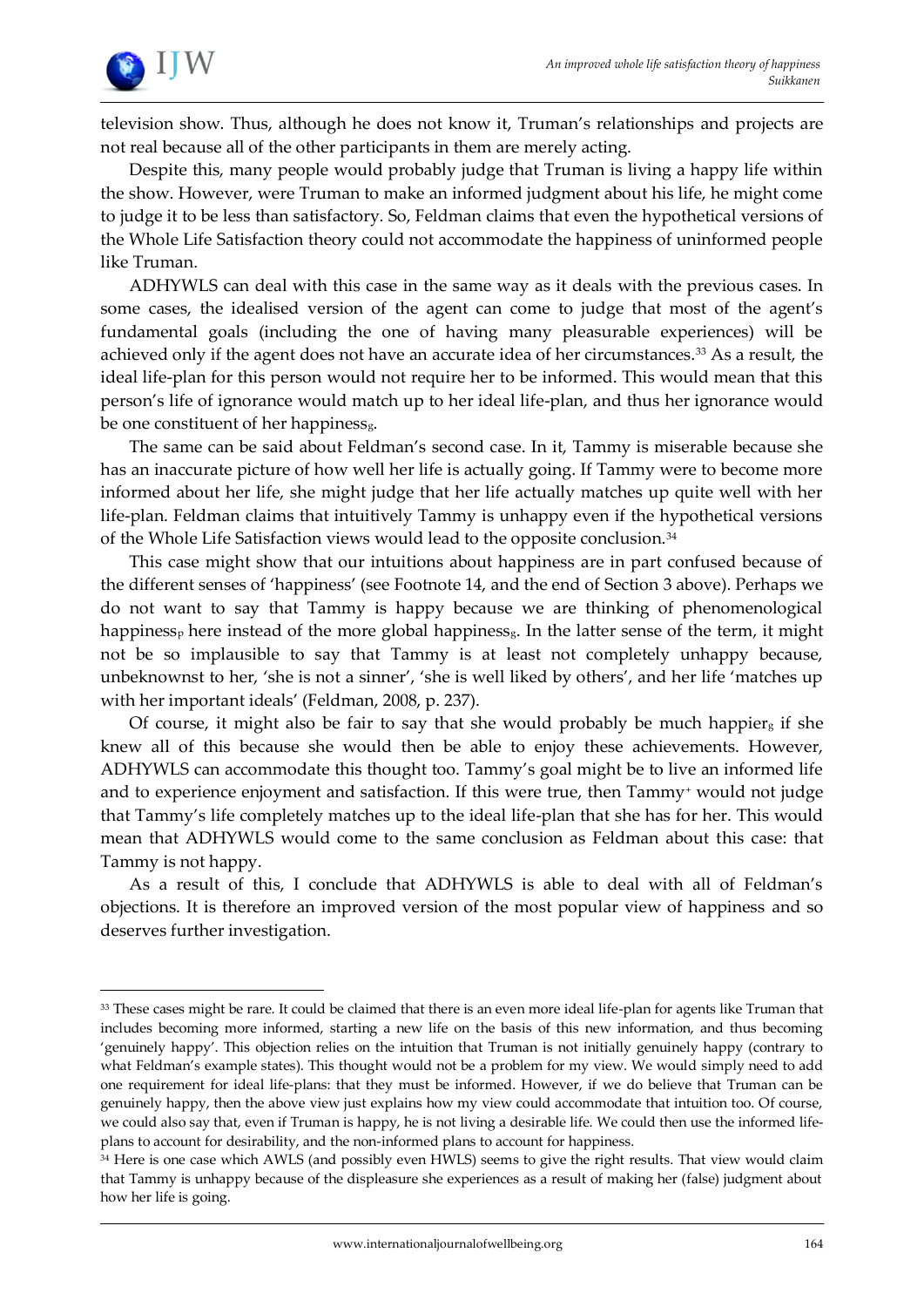

#### **Author**

Jussi Suikkanen University of Birmingham jussiphil@gmail.com

#### **References**

- Annas, J. (2004). Happiness as achievement. *Daedalys*, 133, 44–51. <http://dx.doi.org/10.1162/001152604323049389>
- Benditt, T. (1974). Happiness. *Philosophical Studies*, 25, 1–20.<http://dx.doi.org/10.1007/BF00364711>
- Brandt, R. B. (1967). Happiness. In P. Edwards (Ed.), *The Encyclopedia of Philosophy* (pp. 413–414). New York: The MacMillan Company and Free Press.
- Brandt, R. B. (1979). *A theory of the good and the right*. Oxford: Oxford University Press.
- Crisp, R. (2004). *Reasons and the good*. Oxford: Oxford University Press.
- Darwall, S. (1984). *Impartial reason*. Ithaca, NY: Cornell University Press.
- Falk, F. D. (1990). Ought and motivation. In his *Ought, reasons, and motivation* (pp. 21–41). Ithaca, NY: Cornell University Press.
- Feldman, F. (2002). The good life: A defence of attitudinal hedonism. *Philosophy and Phenomenological Research*, 65, 604–628.<http://dx.doi.org/10.1111/j.1933-1592.2002.tb00223.x>
- Feldman, F. (2006). *Pleasure and the good life: Concerning the nature, varieties, and Plausibility of Hedonism*. Oxford: Clarendon Press.
- Feldman, F. (2008). Whole life satisfaction concepts of happiness. *Theoria*, 74, 219–238. <http://dx.doi.org/10.1111/j.1755-2567.2008.00019.x>
- Feldman, F. (2010). *What is this thing called happiness?* Oxford: Oxford University Press. <http://dx.doi.org/10.1093/acprof:oso/9780199571178.001.0001>
- Foot, P. (2001). *Natural goodness*. Oxford: Oxford University Press. <http://dx.doi.org/10.1093/0198235089.001.0001>
- Haybron, D. (2000). Two philosophical problems in the study of happiness. *The Journal of Happiness Research*, 1, 207–225.<http://dx.doi.org/10.1023/A:1010075527517>
- Haybron, D. (2001). Happiness and pleasure. *Philosophy and Phenomenological Research*, 62, 501–528. <http://dx.doi.org/10.1111/j.1933-1592.2001.tb00072.x>
- Haybron, D. (2003). What do we want from a theory of happiness? *Metaphilosophy*, 34, 305–329. <http://dx.doi.org/10.1111/1467-9973.00275>
- Haybron, D. (2007). Life satisfaction, ethical reflection, and the science of happiness. *Journal of Happiness Studies*, 8, 99–138.<http://dx.doi.org/10.1007/s10902-006-9006-5>
- Haybron, D. (2008). *The pursuit of unhappiness*. Oxford: Oxford University Press.
- Johnson, R. (1999). Internal reasons and the conditional fallacy. *Philosophical Quarterly*, 49, 53–71. <http://dx.doi.org/10.1111/1467-9213.00128>
- Kauppinen, A. (forthcoming). Meaningfulness and time. *Philosophy and Phenomenological Research*.
- Kekes, J. (1982). Happiness. *Mind*, 91, 358–376.
- Korsgaard, C. (1986). Scepticism about practical reason. *Journal of Philosophy*, 83, 738–753. <http://dx.doi.org/10.2307/2026464>
- Kraut, R. (1979). Two Conceptions of happiness. *The Philosophical Review*, 88, 167–197. <http://dx.doi.org/10.2307/2184505>
- Montague, R. (1966). Happiness. *Proceedings of the Aristotelian Society*, 67, 87–102.
- Murphy, J. (2004). The unhappy immoralist. *The Journal of Social Philosophy*, 35, 11–13. <http://dx.doi.org/10.1111/j.1467-9833.2004.t01-1-00207.x>
- Nettle, D. (2005). *Happiness: The science behind your smile*. Oxford: Oxford University Press.
- Nozick, R. (1974). *Anarchy, state, and utopia*. Cambridge, Ma.: Harvard University Press.
- Nozick, R. (1989). *The examined life*. New York: Simon and Schuster.
- Parfit, D. (1984). *Reasons and persons*. Oxford: Oxford University Press.

Railton, P. (1986). Moral realism. *Philosophical Review*, 95, 163–207.<http://dx.doi.org/10.2307/2185589>